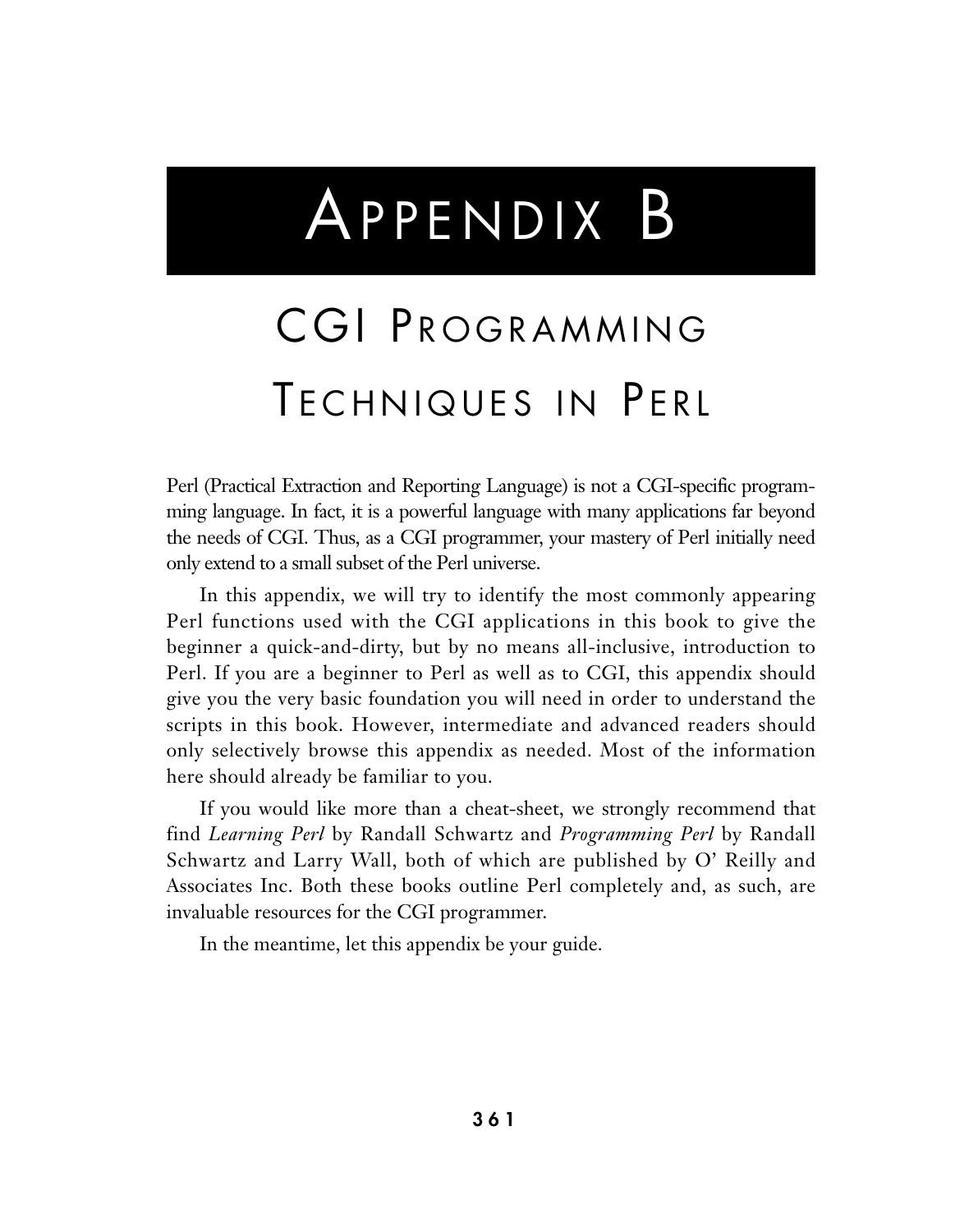# **Discussion**

# **Sending Text to the Web Browser**

Every CGI application must output information. For example, both the HTTP header and the HTML code necessary to generate whatever graphical user interface (GUI) the client will be using to navigate must be sent to the Web browser.

# **USING THE PRINT FUNCTION**

The most basic method for sending text to the Web browser is the **print** function in Perl. The print function uses the following syntax:

print "[string to print]";

By default, the **print** function outputs data to standard output "<STDOUT>" which, in the case of a CGI application, is the Web browser. Thus, whatever you tell Perl to print will be sent to the Web browser to be displayed.

For example, the following line sends the phrase, "Hello Universe" to the Web browser:

print "Hello Universe";



Of course, in order to comply with HTTP protocol, you must first send the HTTP header when communicating with a browser using the following syntax:

print "Content-type: text/html\n\n";

However, **print** does have some limitations. For example, it is limited in its ability to handle Perl special characters within an output string. For example, suppose we want to print the following HTML code:

```
<A HREF = "mailto:selena@foobar.com">selena@foobar.com</A>
```
You might extrapolate from the syntax above that you would use the following Perl code to display the hyperlink:

print "<A HREF = "mailto:selena@foobar.com">selena@foobar.com</A>";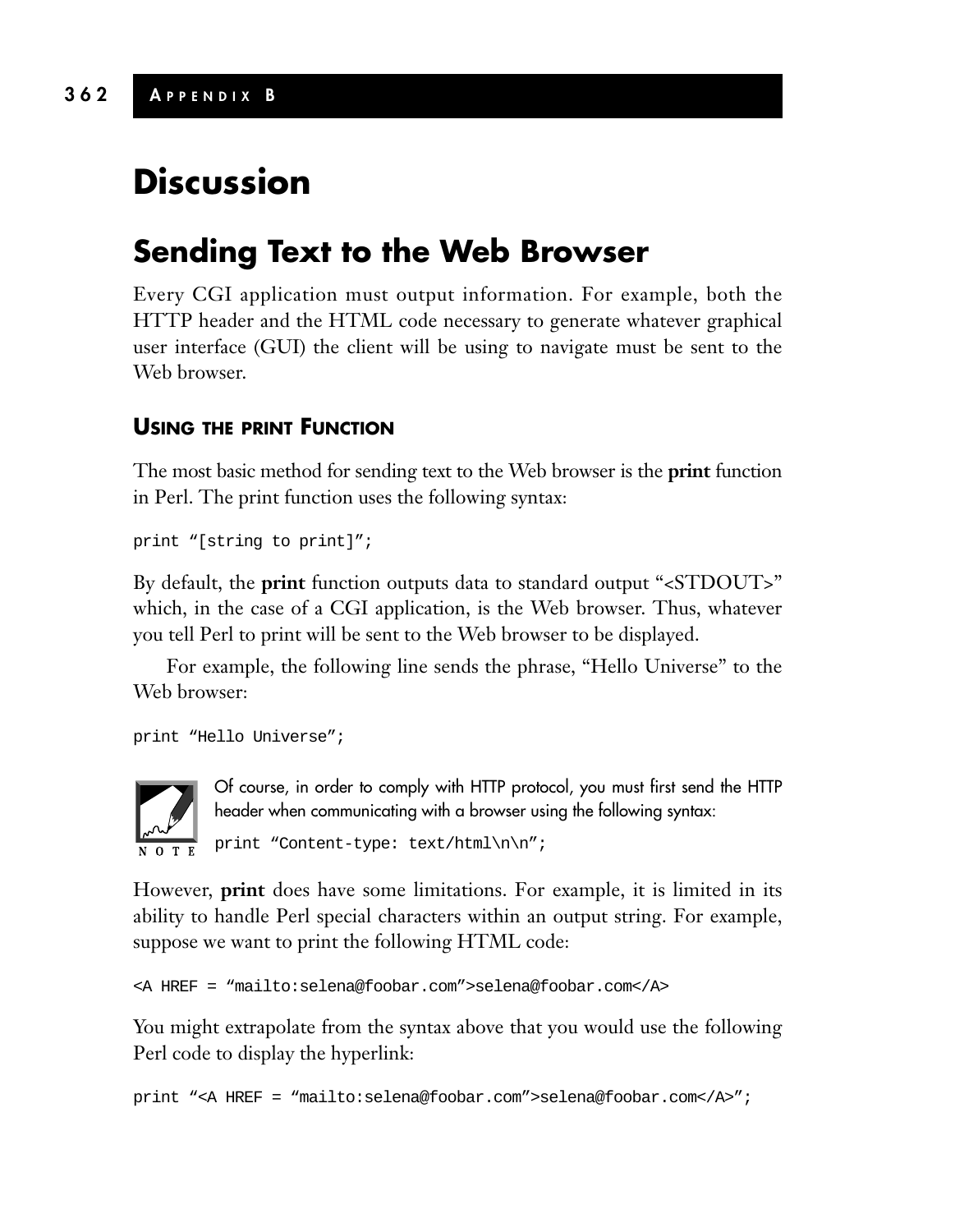Unfortunately, this would yield a syntax error. Additionally, because this is a very common line of HTML, it is a common source of Perl CGI customization errors. The problem lies in the incorporation of the at sign (@) and double-quote (") characters within the code.

As it so happens, these characters are "special" Perl characters. In other words, each haas a special meaning to Perl and, when displaying them, you must take precautions so that Perl understands what you are asking for. For example, consider the double quote marks in the "mailto" hyperlink. How would Perl know that the double quote marks in the "mailto" hyperlink are supposed to be part of the string to be printed and not actually the end of the string to be printed? Recall that we use the double quote marks to delineate the beginning and the ending of a text string to be printed. Similarly, the at sign (@) is used by Perl to name list arrays.



Many other "special" characters exist and are discussed in other Perl references.

One solution to this problem is to escape the Perl special characters with a backslash (\). The backslash character tells Perl that whatever character follows should be considered a part of the string and not a special character. Thus, the correct syntax for the **mailto** hyperlink would be

```
print "<A HREF =
\"mailto:selena\@foobar.com\">selena\@foobar.com</A>";
```
# **USING "HERE DOCUMENTS"**

Unfortunately, much of what your CGI applications will be sending to the Web browser will include the double-quote mark special character. It becomes tedious, especially for long blocks of HTML code, to make **print** statements for every line of HTML and to escape every occurrence of a double-quote with a backslash. Consider the following table definition:

```
print "<TABLE BORDER = \Upsilon"1\" CELLPADDING = \Upsilon"2\"
                CELLSPACING = \sqrt{2}\">";
print "<TR>";
print "<TD ALIGN = \"center\">Email</TD>";
```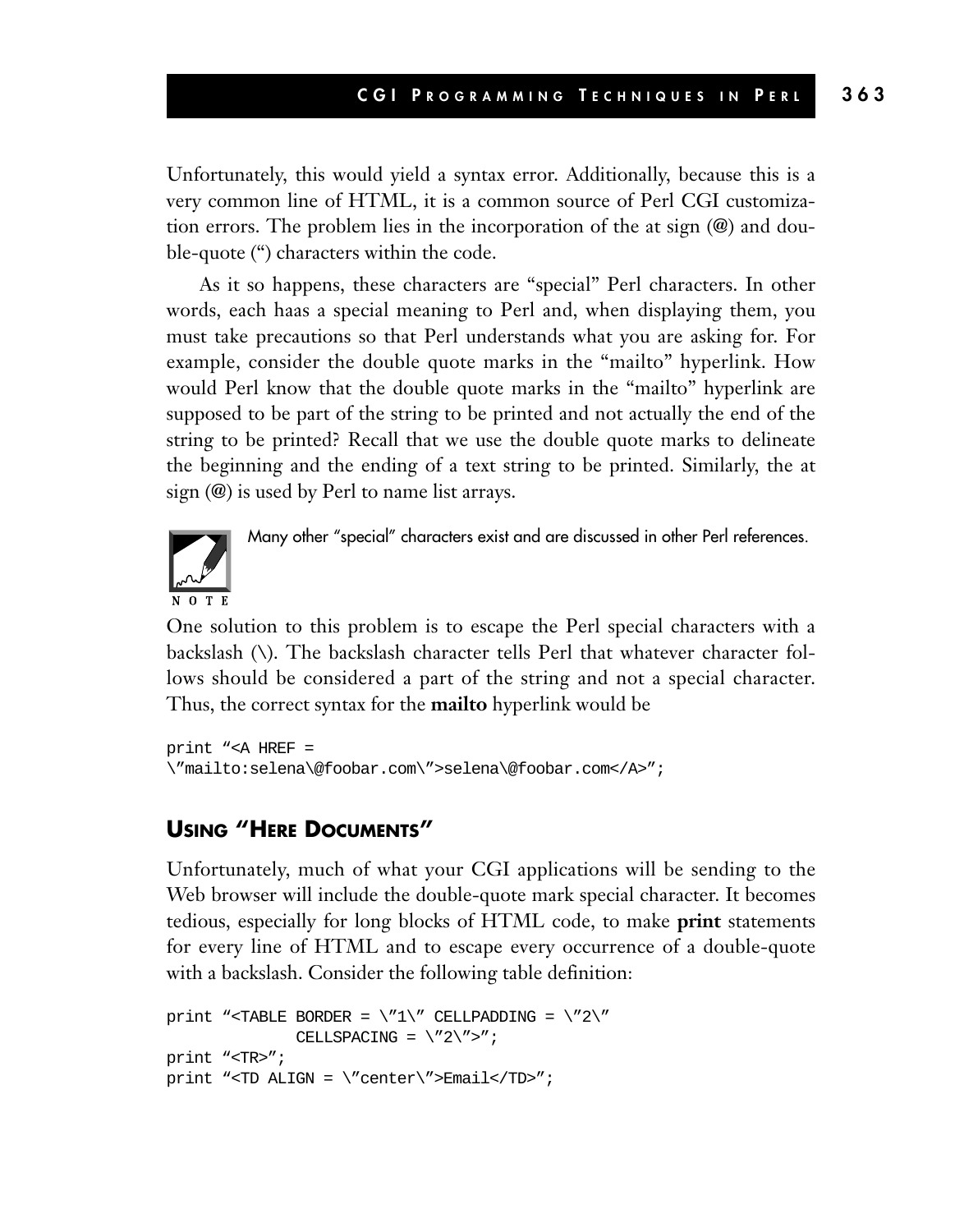```
print "<TD ALIGN = \sqrt{\text{center}}">
       <A HREF = \"mailto:selena\@foobar.com\">
       selena\@foobar.com</A></TD>";
print "</TR>";
print "</TABLE>";
```
If any one of those backslashes is missing, the whole script breaks down. And this is a very small block of code!

One solution to the sending of large blocks of HTML code that incorporate the double-quote is to use the "here document" method of printing. The "here document" method tells Perl to print everything within a certain block of boundaried code. The "here document" uses the generic format:

```
print <<[TEXT_BOUNDARY_MARKER];
[Text to be printed]
[TEXT_BOUNDARY_MARKER]
```
For example, this code will print out the basic HTML header:

```
print <<end_of_html_header;
<HTML>
<HEAD>
<TITLE>My Title</TITLE>
</HEAD>
<BODY>
end_of_html_header
```
In short, the "here document" method of printing tells the Perl interpreter to print out everything it sees (**print <<)** from the **print** line until it finds the text boundary marker specified in the print line (**end\_of\_html\_header**). The text boundary marker can be anything you like, of course, but it is useful to make the flag descriptive.

Further, the ending flag must be *exactly* the same as the flag definition. Thus, the following code will fail because the final flag is not indented correctly:

```
print <<" end of header";
  <HTML><HEAD><TITLE>$title</TITLE></HEAD><BODY>
 end_of_header
```
The final **end\_of\_header** tag should have been indented four spaces, but it was only indented two.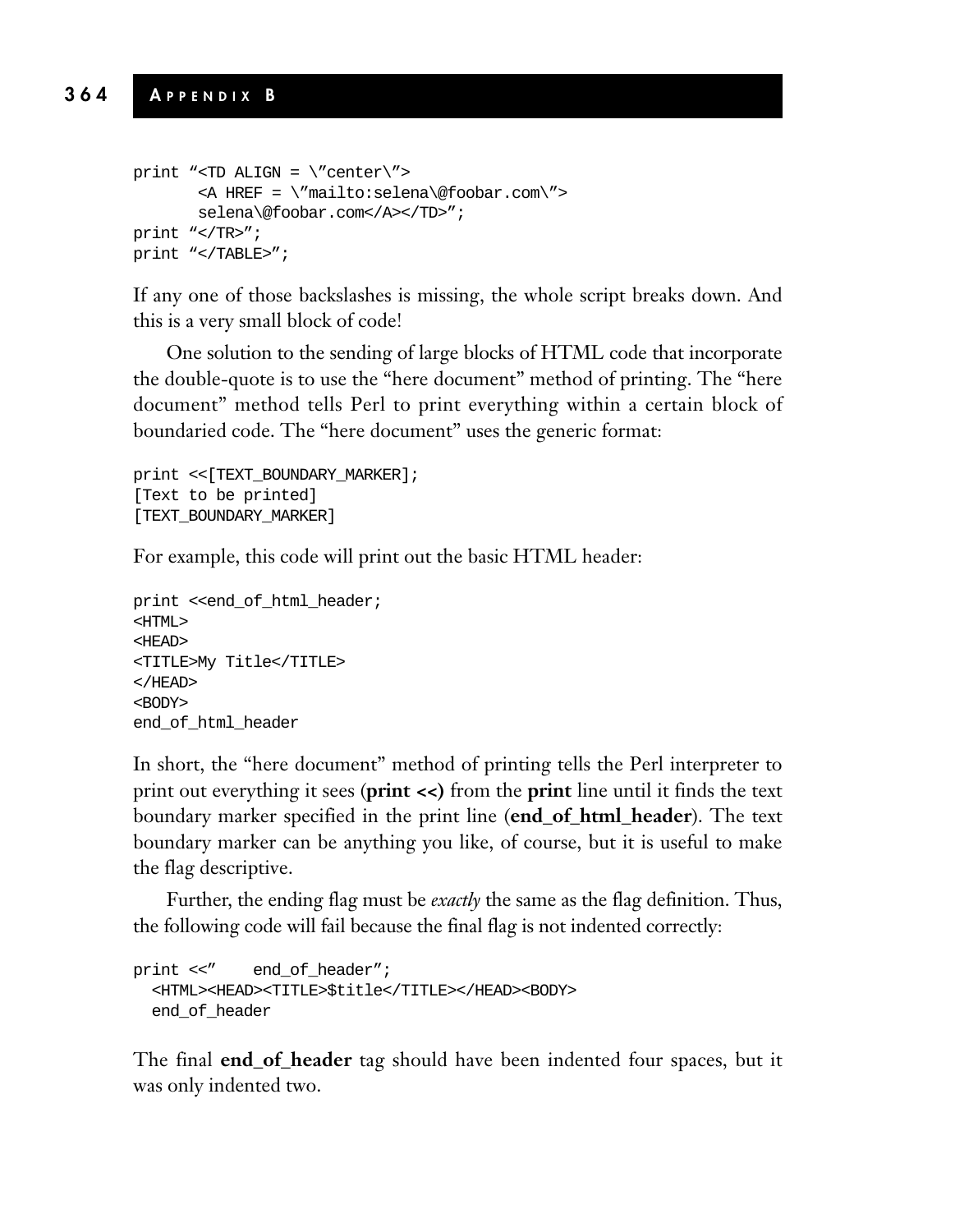

Though the "here document" method of printing does avoid having to escape double quotes within the block to print, the at sign (@) and other special Perl characters still need escaping.

## **USING QQ**

**qq** is another Perl trick that helps a programmer solve the double-quote problem by allowing her to change the double-quote delimiter in a print statement.

Normally, as we said, double-quotes (") are used to delimit the characters in a print statement. However, by replacing the first quote with two *q*s followed by another character, that final character becomes the new print statement delimiter. Thus, by using **qq!**, we tell Perl to use an exclamation point (!), also known as "bang,"to delimit the string instead of the double quotes.

For example, without using **qq**, a print statement that outputs, "She said, 'hi'." would be written as:

```
print "She said, \"hi\".";
```
But with the **qq** making bang (!) the new delimiter, the same statement can be written as:

```
print qq!She said, "hi"!;
```
Why would we do this? Readability. If the print statement was surrounded with the normal double quotes, then every double-quote would have to be escaped with a backslash whenever it was used within a string. The backslashes clutter the readability of the string. Thus, we choose a different character to delimit the string in the print statement so that we do not have to escape the double-quotes with backslashes.

#### **USING THE PRINTF AND SPRINTF FUNCTIONS**

The Perl **printf** is much like the **printf** function in C and awk in that it takes a string to be formatted and a list of format arguments, applies the formatting to the string, and then typically prints the formatted string to standard output, which in our case, is the Web browser.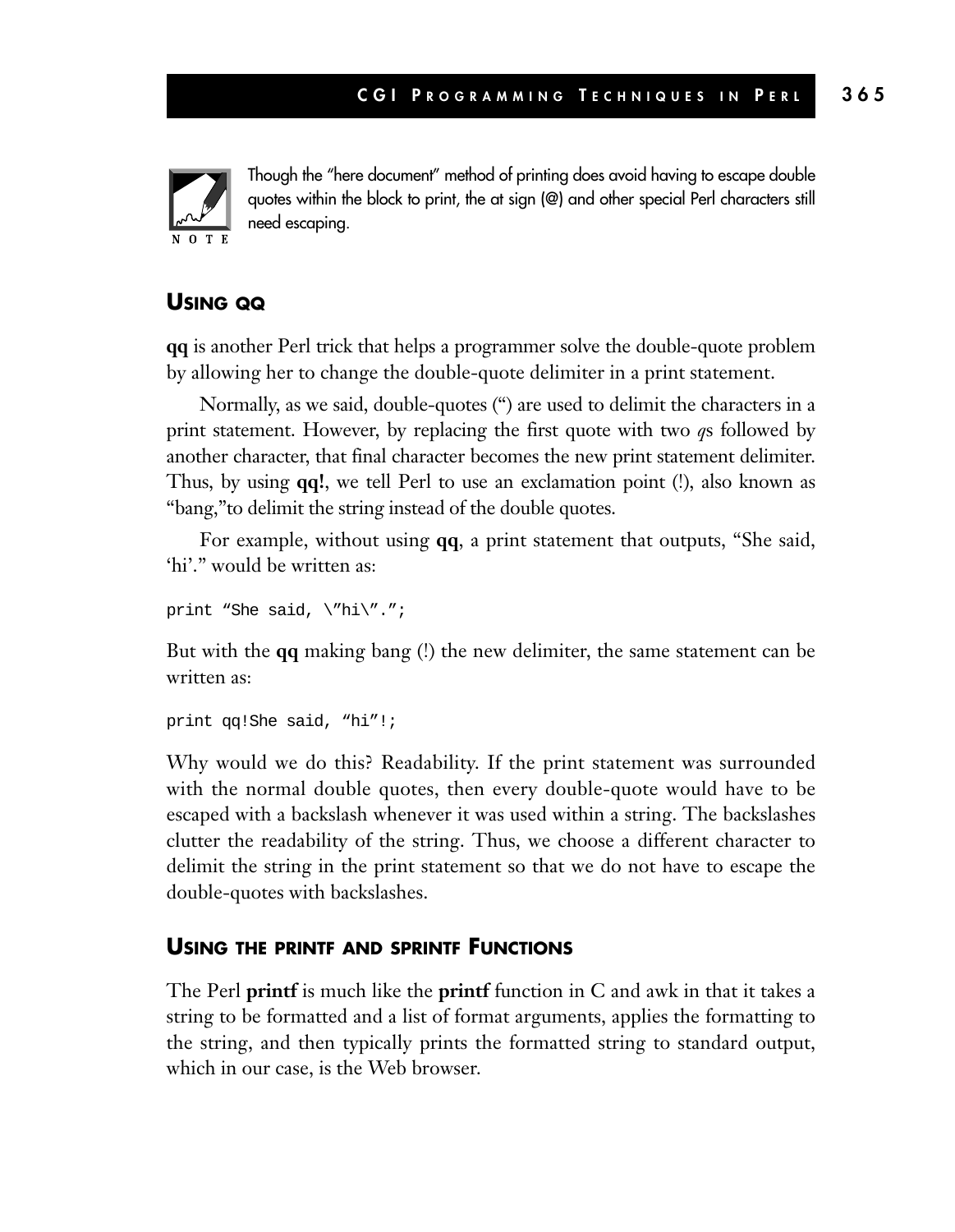The **printf** syntax uses a double-quoted string that includes special format markers followed by a comma-delimited list of arguments to be applied to those markers. The format markers are typically in the form of a percent sign followed by a control character.

For example, the generic format of **printf** might look like the following code:

printf ("[some text] %[format] [other text]", [argument to be formatted]);

In use, we might use the **%s** formatting argument specifying a string and the **%d** formatting argument specifying a digit using the following syntax:

```
$name = "Selena Sol";
\text{Page} = 27;
printf ("My name is %s and my age is %d.\n", $name, $age);
```
The code above would produce the following output in the Web browser window:

My name is Selena Sol and my age is 27.

In reality, the **printf** function is rarely used in Perl CGI since, unlike C which almost demands the use of **printf**, Perl has much easier ways of printing. However, the **printf** routines are essential for another, more useful (to CGI developers) function, **sprintf**.

Unlike **printf**, **sprintf** takes the formatted output and assigns it to a variable, rather than outputting it to standard output (<STDOUT>), using the following generic syntax:

```
$variable_name = sprintf ("[some text] %[format] [other text]",
[string to be formatted]);
```
A good example of using **sprintf** comes from the **format\_price** subroutine in **web\_store.cgi**. In this subroutine, we need to format subtotals and grand totals to two decimal places so that prices come out to numbers like "\$99.00" or "\$98.99" rather than "99" or "98.99876453782". Below is a snippet of code that uses **sprintf** to format the price string to two decimal places.

```
$formatted price = sprintf ("\S.2f", $round price);
```
In this example, the variable, **\$round\_price** is formatted using the **"%.2f"** argument which formats (**%**) the string to two decimal places (**.2f**) and assigned to the **\$formatted\_price** string.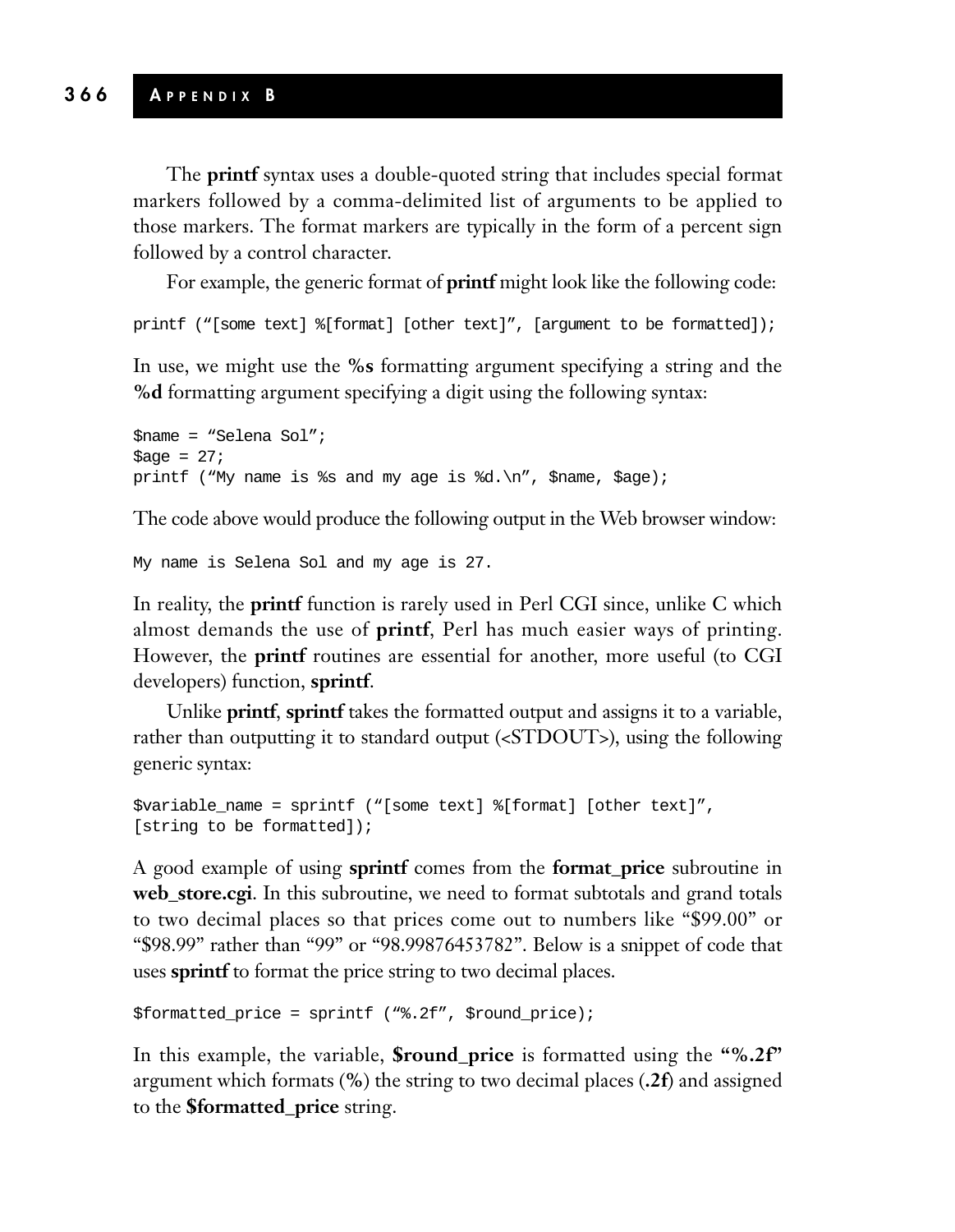There are a multitude of formatting arguments besides **"%s"**, **"%d"**, and **"%f"**, however. Table B.1 lists several useful ones.

**Table B.1 printf and sprintf Formats**

| <b>Format Character</b> | <b>Description</b>           |  |
|-------------------------|------------------------------|--|
| C                       | Character                    |  |
| S                       | String                       |  |
| d                       | <b>Decimal Number</b>        |  |
| x                       | <b>Hexadecimal Number</b>    |  |
| $\circ$                 | Octal Number                 |  |
|                         | <b>Floating Point Number</b> |  |

# **Scalar Variables, List Arrays, and Associative Arrays**

## **WHAT IS A SCALAR VARIABLE?**

You can think of a variable as a place holder or a name that represents one or more values. The generic syntax for defining scalar variables (also known as *variables* for short) is as follows:

 $$variable_name = value;$ 

Thus, for example, we might assign the value of 27 to the scalar variable named "age" with the syntax:

 $\text{base} = 27;$ 

The dollar sign (**\$**) is used to let Perl know that we are talking about a scalar variable. From then on, unless we change the value of **\$age**, the script will translate it to **27**.

So if we then say:

```
print "$age\n";
```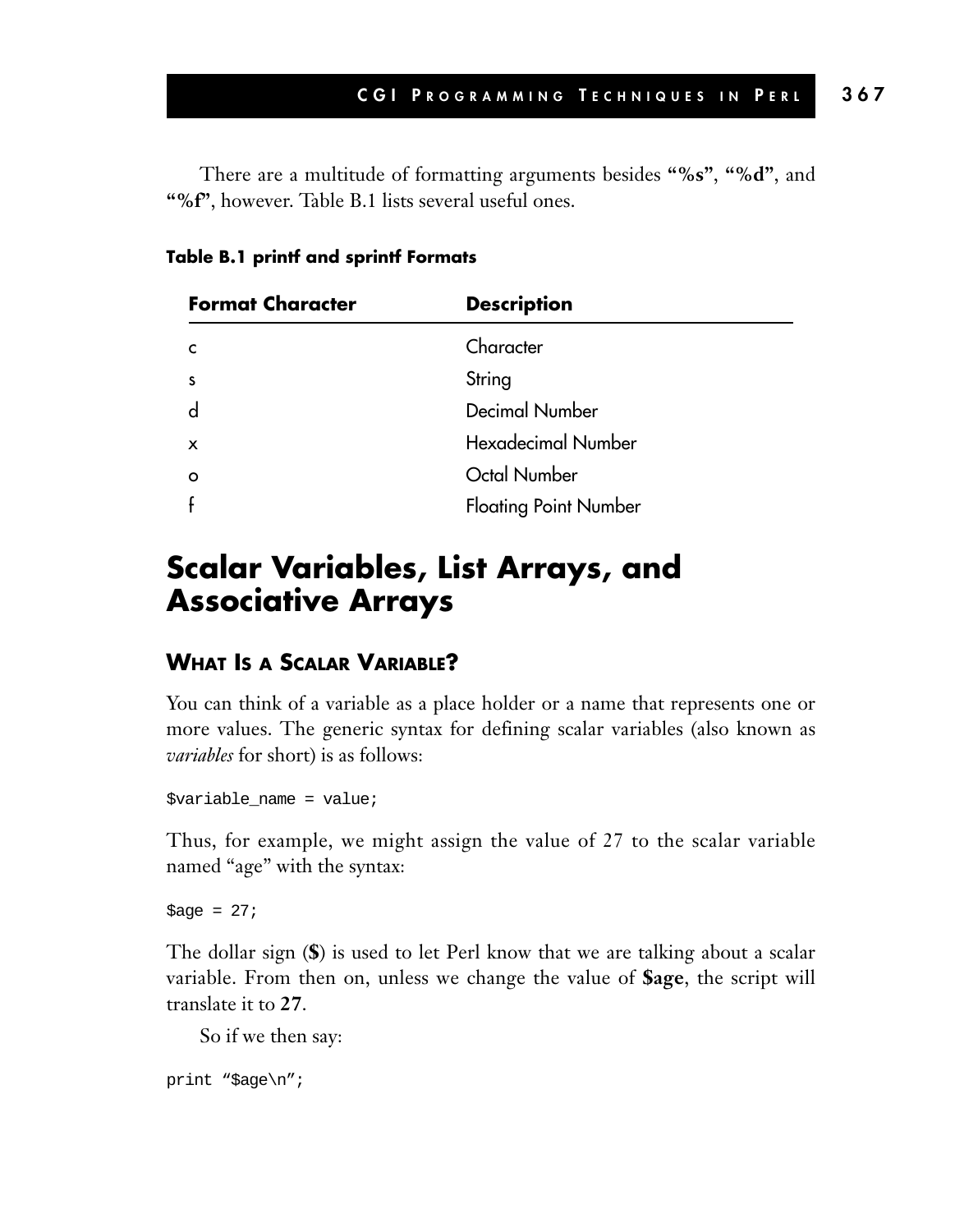Perl will send the value **27** to standard output, which in our case, will be the Web browser.

If we are assigning a word or a series of words to a scalar variable rather than just a number, we must mark the boundary of the value with single or double quotes so that Perl will know exactly what should be assigned to the scalar variable.

We use single quotes to mark the boundary of a plain text string and we use double quotes to mark the boundary of a text string that can include scalar variables to be "interpolated." For example, we might have the following lines:

```
\text{base} = 27;
$first_name = 'Selena';
$last_name = 'Sol';
$sentence = "$first_name $last_name is $age";
print "$sentence\n";
```
The routine would print the following line to standard output:

Selena Sol is 27

Notice that the scalar variable **\$sentence** is assigned the actual values of **\$first\_name** and **\$last\_name**. This is because they were "interpolated" since we included them within double quotes in the definition of **\$sentence**. There is no interpolation inside single quotes. Thus, if we had defined **\$sentence** using single quotes as follows:

```
$sentence = '$first_name $last_name is $age';
```
Perl would print the following to standard output:

\$first\_name \$last\_name is \$age

#### **USING SCALAR VARIABLES**

The benefit of substituting a scalar variable name for a value is that we can then manipulate its value. For example, you can autoincrement a scalar variable using the **++** operator:

```
$number = 1;print "$number\n";
$number++;
print "$number\n";
```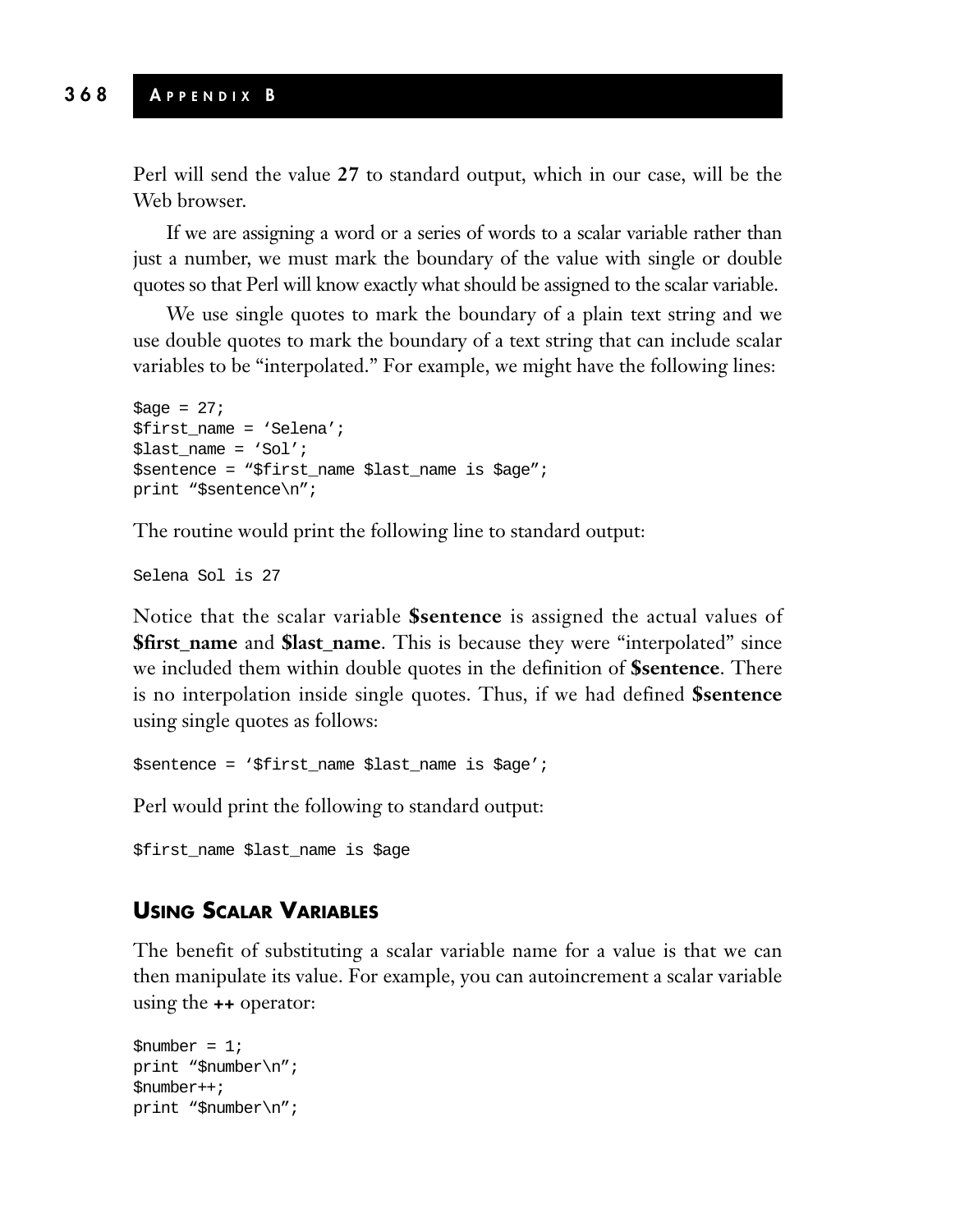Perl would send the following to standard output:

```
1
2
```
You can also perform arithmetic such as:

```
$item_subtotal = $item_price * $quantity;
$shipping_price = 39.99 * $quantity;
$grand_total = $item_subtotal + $shipping_price;
```
Scalar variables are the meat and potatoes of CGI. After all, translating between the client and the Web server is essentially the formatting and the reformatting of variables. Be prepared to see them used a lot.

#### **USING THE DOT OPERATOR**

Another cool Perl trick is the use of the "dot" (**.**) operator, which "appends" a value to an already existing scalar variable. Thus, the following code would print out **Selena Sol**:

```
$name = "Selena" . " Sol";
print "$name";
```
An alternative shorthand for appending to scalar variables is using the **.=** operator. For example, the following code does the same thing as the code above:

```
$name = "Selena";
Sname = " Sol";print "$name\n";
```
#### **CROPPING SCALAR VARIABLES WITH THE CHOP FUNCTION**

Sometimes, you do not want the entire value that has been assigned to a scalar variable. For example, it is often the case that the lines you retrieve from a data file will incorporate a newline character at the end of the line. In this book, data files often take advantage of the newline character as a "database row delimiter." That is, every line in a database file is a new database item. For example, here is a snippet from sample Cart data file:

```
3|0011|Vowels|12.98|The letter E|12.98|100
2|0010|Vowels|15.98|The letter A|15.98|101
```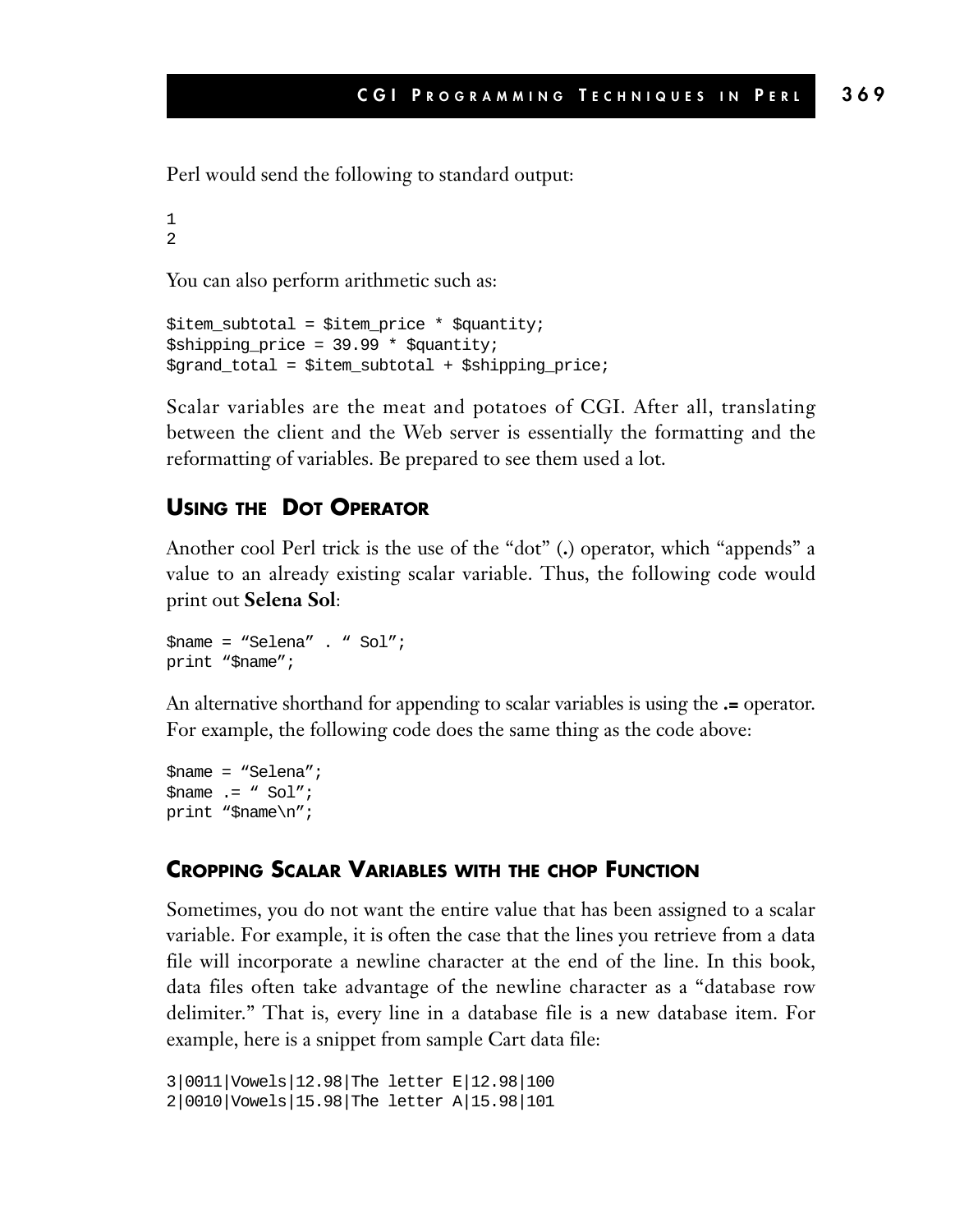When the script reads each line, it also reads in the newline information. Thus, the first line is actually represented as:

```
3|0011|Vowels|12.98|The letter E|12.98|100\n
```
The final **\n** is a new line. Since we do not actually want the **\n** character included with the last database field, we use the chop function. The chop function chops off the very last character of a scalar variable using the syntax:

```
chop ($variable_name);
```
Thus, we would take off the final newline character as follows:

```
\frac{1}{2}database_row = "3|0011|Vowels|12.98|The letter
                   E|12.98|100\n";
chop ($database_row);
```
# **FINDING THE LENGTH OF A SCALAR VARIABLE WITH THE LENGTH FUNCTION**

Finding the length of a scalar variable is incredibly easy using the **length** function. The syntax of length is as follows:

```
length ([$variable_name]);
```
Thus, if the scalar variable **\$name** equals "Selena," then the scalar variable **\$length\_of\_name** will be assigned the value of **6** in the following line:

\$length\_of\_name = length (\$name);

# **MANIPULATING SUBSTRINGS WITH THE SUBSTR FUNCTION**

Sometimes, you want to work with just part of a string that has been assigned. The **substr** function can be used for that and follows the syntax:

\$substring = substr([string you want to extract from], [beginning point of extraction], [length of the extracted value]);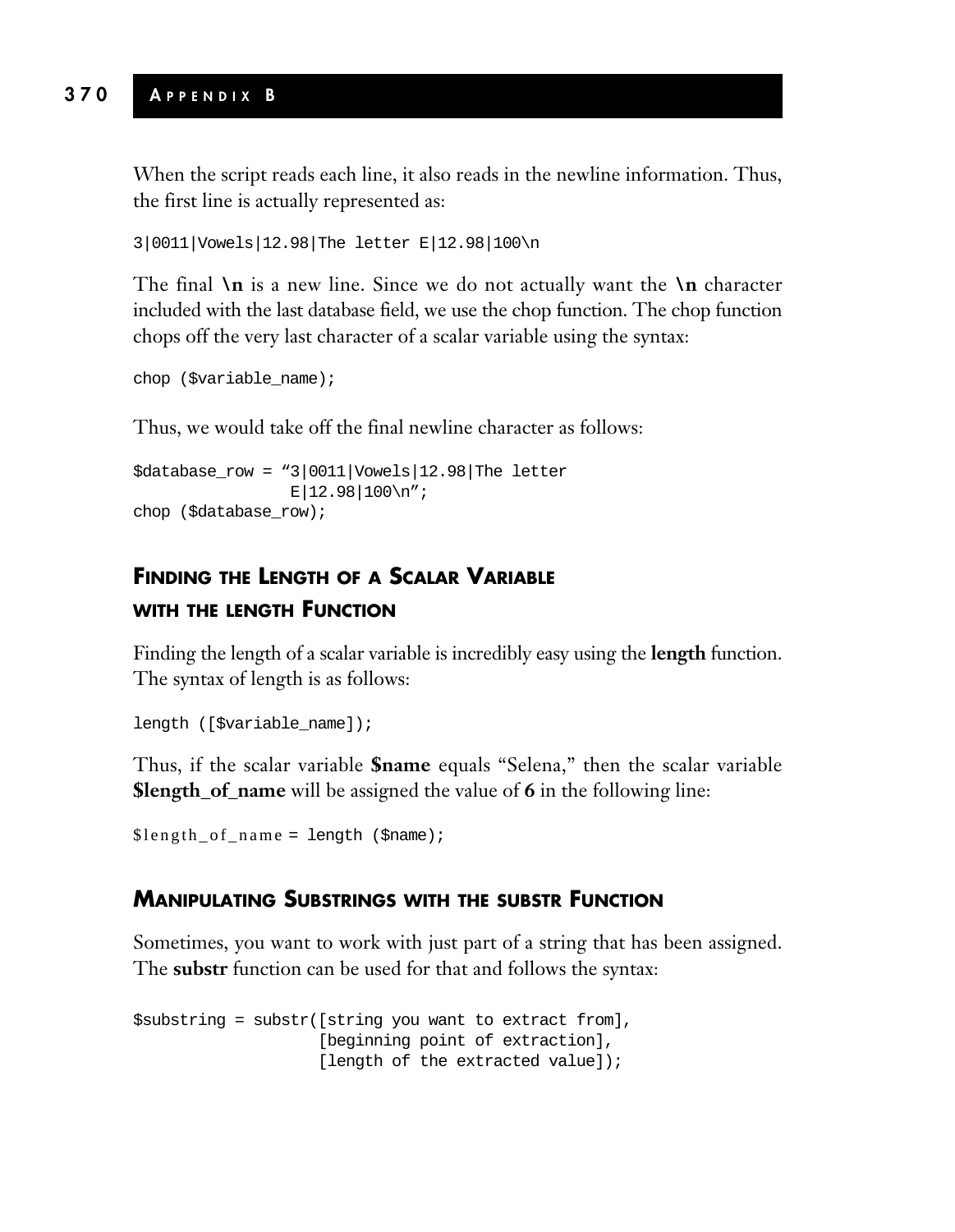For instance, to assign **Sol** to the scalar variable **\$last\_name** you would use the following code:

```
$name = "Selena Sol";
$last_name = substr ($name, 7, 3);
```
The **substr** function takes the scalar variable **\$name**, and extracts three characters beginning with the seventh:



As in array indexing, the substr function counts from zero, not from one. Thus, in the string **Gunther**, the letter *t* is actually referenced as **3** not **4**.



The final number (length of extracted value) is not necessary when you want to grab everything "after" the beginning character. Thus, the following code will do just what the previous did since we are extracting the entire end of the variable \$name:

```
$last_name = substr ($name, 7);
```
# **List Arrays**

# **WHAT IS A LIST ARRAY?**

List arrays (also known simply as *arrays* for short) take the concept of scalar variables to the next level. Whereas scalar variables associate one value with one variable name, list arrays associate one array name with a "list" of values.

A list array is defined with the following syntax:

```
@array_name = ("element_1", "element_2"..."element_n");
```
For example, consider the following list array definition:

```
@available_colors = ("red", "green", "blue", "brown");
```


As you might have guessed, the at sign (@) is used to communicate to Perl that a list array is being named much as the dollar sign (\$) is used to denote a scalar variable name.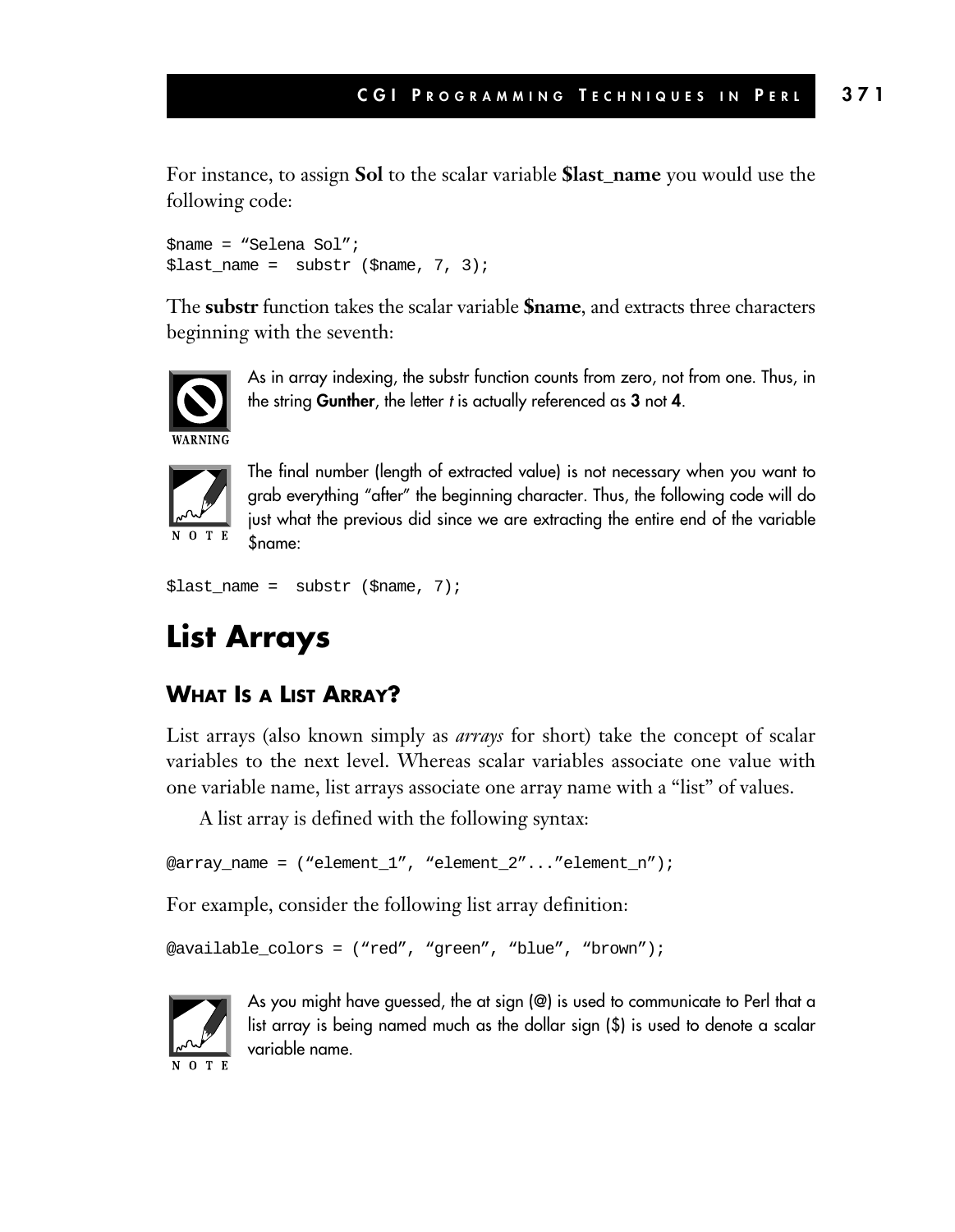# **372 A PPENDIX B**

In this example, the list array **@available\_colors** is filled with four color "elements" in the specific order: red, green, blue, brown. It is important to see that the colors are not simply dumped into the list array at random. Each list element is placed in the specific order in which the list array was defined. Thus list arrays are also considered to be *ordered.*

# **USING A LIST ARRAY**

The benefit of ordering the elements in a list array is that we can easily grab one value out of the list on demand. To do this, we use Perl's subscripting operator using the format:

\$array\_name[list\_element\_number]

When pulling an element out of a list array, we create a scalar variable with the same name as the array, prefixed with the usual dollar sign denoting scalar variables.

For example, the first element of the array **@available\_colors** is accessed as:

\$available\_colors[0].

Notice that the first element is accessed with a zero. This is important. List arrays begin counting at zero, not one. Thus, **\$available\_colors[0]** is a variable place holder for the word *red*. Likewise, **\$available\_colors[1]** equals *green* and **\$available\_colors[2]** equals *blue*.

## **FIGURING OUT HOW MANY ELEMENTS ARE IN AN ARRAY**

Fortunately, Perl provides an easy way to determine how many elements are contained in an array. When used as a scalar, the list array name will be equal to the number of elements it contains. Thus, if the list array **@available\_colors** contains the elements: red, green, blue, and brown, then the following line would set **\$number\_of\_colors** equal to 4:

```
$number_of_colors = @available_colors;
```


Be careful when using this value in your logic. The number of elements in an array is a number counting from 1. But when accessing an array, you must access starting from 0. Thus, the last element in the array **@available\_colors** is not **\$available\_colors[@available\_colors]** but rather **\$available\_colors[@available\_colors - 1]**.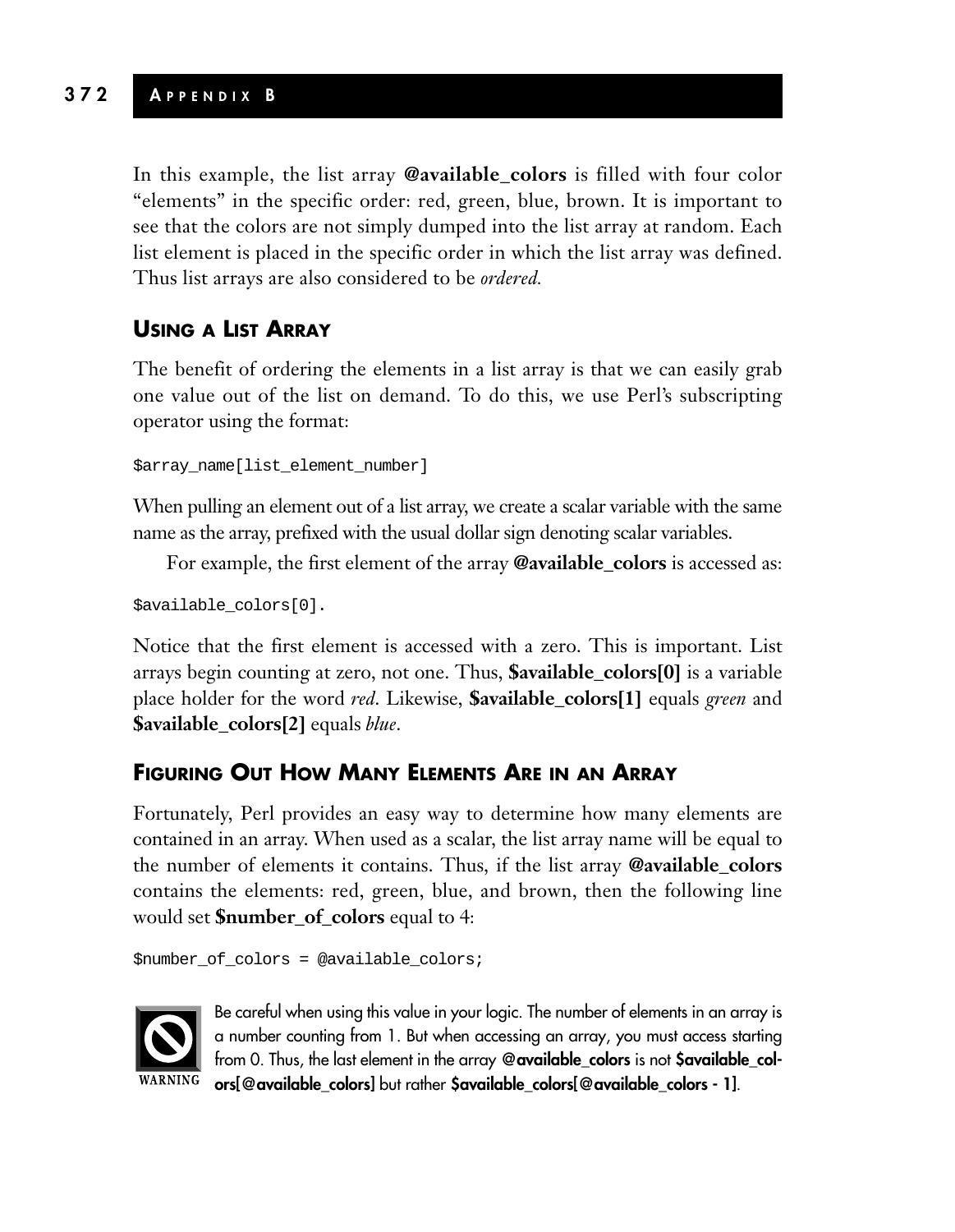#### **ADDING ELEMENTS TO A LIST ARRAY**

Likewise, you can add to or modify the values of an existing array by simply referencing the array by number. For example, to add an element to **@available\_colors**, you might use the following line:

```
$available_colors[4] = "orange";
```
Thus, **@available\_colors** would include the elements: red, green, blue, brown, and orange.

You can also use this method to overwrite an element in a list array. To change a value in **@available\_colors**, you might use the syntax:

```
$available_colors[0] = "yellow";
```
Now, the elements of **@available\_colors** would be: yellow, green, blue, brown, orange.

#### **DELETING AND REPLACING LIST ELEMENTS WITH THE SPLICE FUNCTION**

The splice function is used to remove or replace elements in an array and uses the following syntax:

```
splice ([array to modify], [offset], [length],
        [list of new elements]);
```
The **array** argument is the array to be manipulated. **offset** is the starting point where elements are to be removed. **length** is the number of elements from the offset number to be removed. The **list** argument consists of an ordered list of values to replace the removed elements with. Of course, if the **list** argument is null, the elements accessed will be removed rather than replaced.

Thus, for example, the following code will modify the **@numbers** list array to include the elements, ("1" , "2", "three", "four", "5").

```
@numbers = ("1", "2", "3", "4", "5");
splice (@numbers, 2, 2, "three", "four");
```
A more common usage of the splice is simply to remove list elements by not specifying a replacement list. For example, we might modify **@numbers** to include only the elements "1", "2", and "5" by using the following code:

splice (@numbers, 2, 2);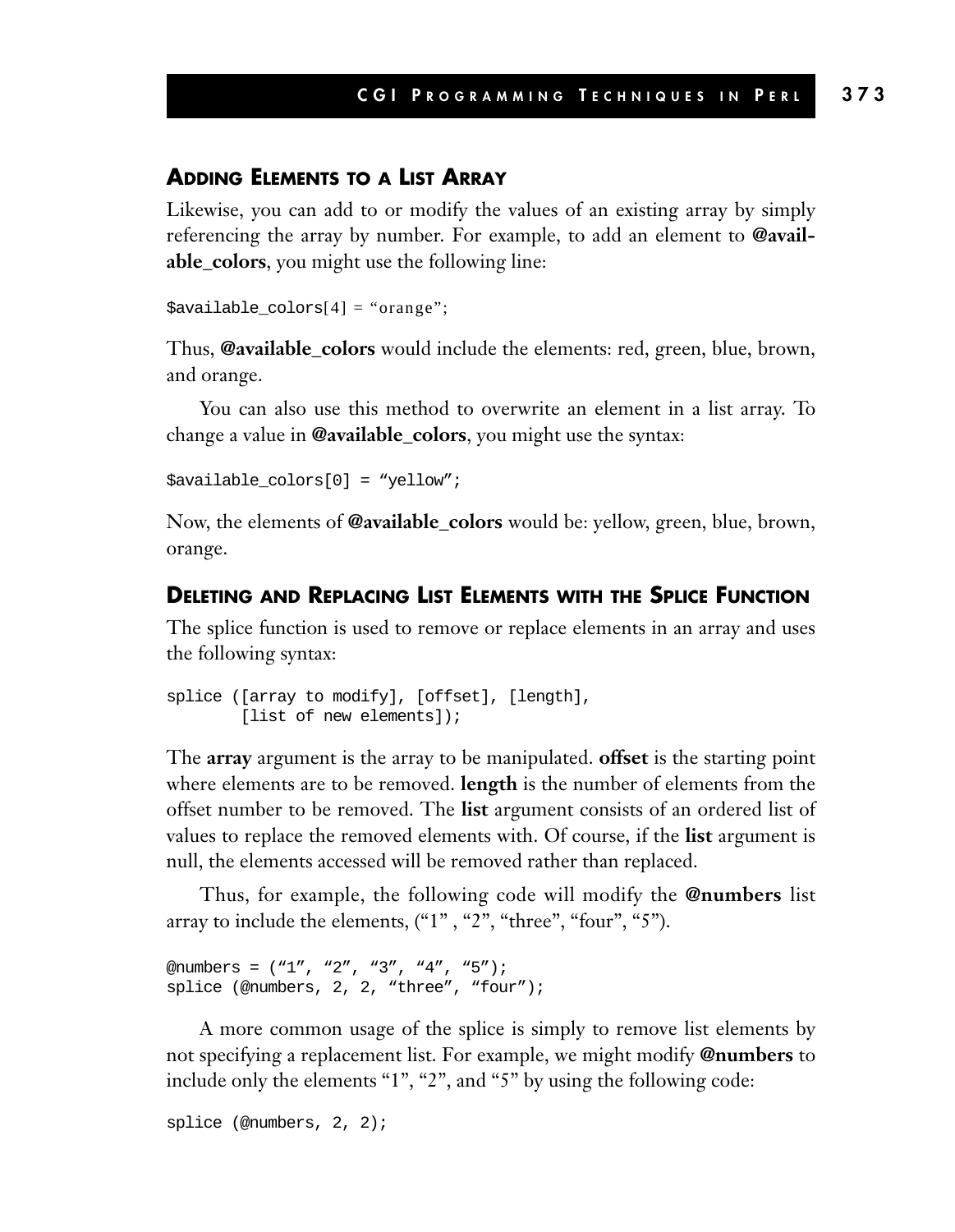# **374 A PPENDIX B**

# **ADVANCED LIST ARRAY MANIPULATION WITH THE PUSH, POP, SHIFT, AND UNSHIFT FUNCTIONS**

Of course, once we have created a list array, we can do much more than just access the elements. We can also manipulate the elements in many ways. Throughout this book, list arrays are most often manipulated using the operators **push**, **pop**, **shift**, and **unshift**:

**push** is used to add a new element on the right-hand side of a list array.

Thus, the following code would create a list array of ("red", "green", "blue"):

```
@colors = ("red", "green");
push (@colors, "blue");
```
In other words, the **push** operator adds an element to the end of an existing list. **pop** does the exact same thing as push, but in reverse. It extracts the right-side element of a list array using the following syntax:

 $$popped variable name = pop (@array name);$ 

Thus, we might pop out the value blue from **@colors** with the following syntax:

\$last\_color\_in\_list = pop (@colors);

Thus, the **@colors** array now contains only "red" and "green" and the variable **\$last\_color\_in\_list** is equal to "blue".

**unshift** does the exact same thing as **push**, but it performs the addition to the left side of the list array instead of to the right. Thus, we would create the list ("blue", "red", "green") with the following syntax:

```
@colors = ("red", "green");
unshift (@colors, "blue");
```
Similarly, **shift** works the same as **pop**, but to the left side of the list array. Thus, we reduce **@colors** to just "red" and "green" by shifting the first element blue with the following syntax:

\$first\_color\_in\_list = shift(@colors);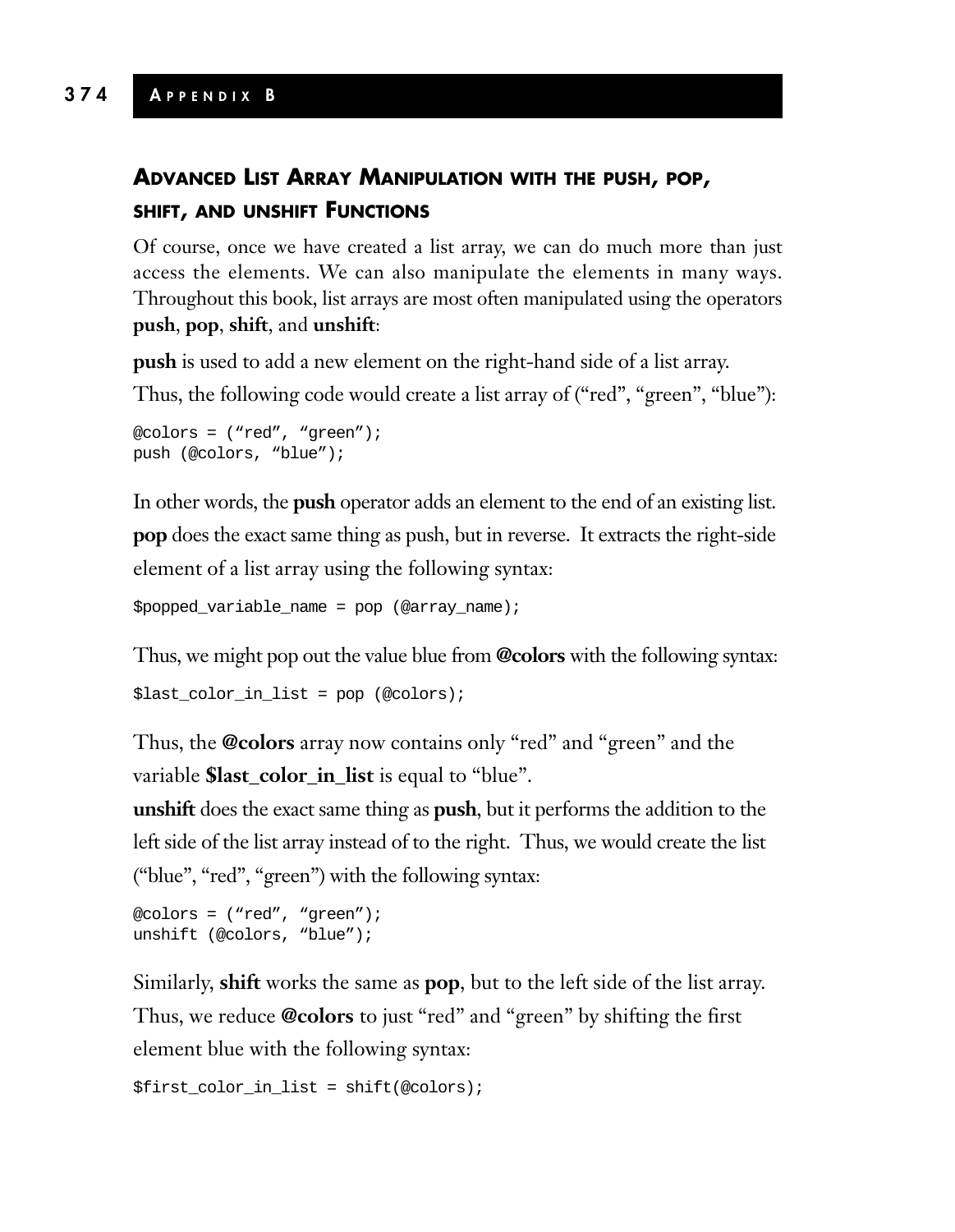Thus, **@colors** again contains only "red" and "green" and **\$first\_color\_in\_list** equals blue.

Though **push**, **pop**, **shift**, and **unshift** are the most common list array manipulation functions used in this book, there are many others covered in more complete references. Table B.3 Summarizes some of the common array manipulating operators.

| <b>Operator</b>             | <b>Description</b>                                                      |
|-----------------------------|-------------------------------------------------------------------------|
| shift(@array)               | Removes the first element in @array                                     |
| unshift (@array, \$element) | Adds Selement to the beginning of $@$ array                             |
| pop (@array)                | Removes the last element of @array                                      |
| push (@array, \$element)    | Adds \$element to the end of @array                                     |
| sort (@array)               | Sorts the elements in @array                                            |
| reverse(@array)             | Reverses the order of the elements in @ $array$                         |
| chop (@array)               | chops off the last character of every element in<br>@array              |
| split (/delimiter/, string) | Creates an array by splitting a string                                  |
| join (delimiter, @array)    | Creates a scalar of every element in @array<br>joined by the delimiter. |

#### **Table B.2 Array Manipulation Operators**

# **Associative Arrays**

## **WHAT IS AN ASSOCIATIVE ARRAY?**

Associative arrays add the final degree of complexity allowing ordered lists to be associated with other values. Unlike list arrays, associative arrays have index values that are not numbers. You do not reference an associative array as **\$associative\_array\_name[0]** as you did for the list array. Instead, associative arrays are indexed with arbitrary scalar variables. Consider the following associative array definition:

```
%CLIENT_ARRAY = ('full_name', 'Selena Sol',
                 'phone', '213-456-7890',
                 'age', '27');
```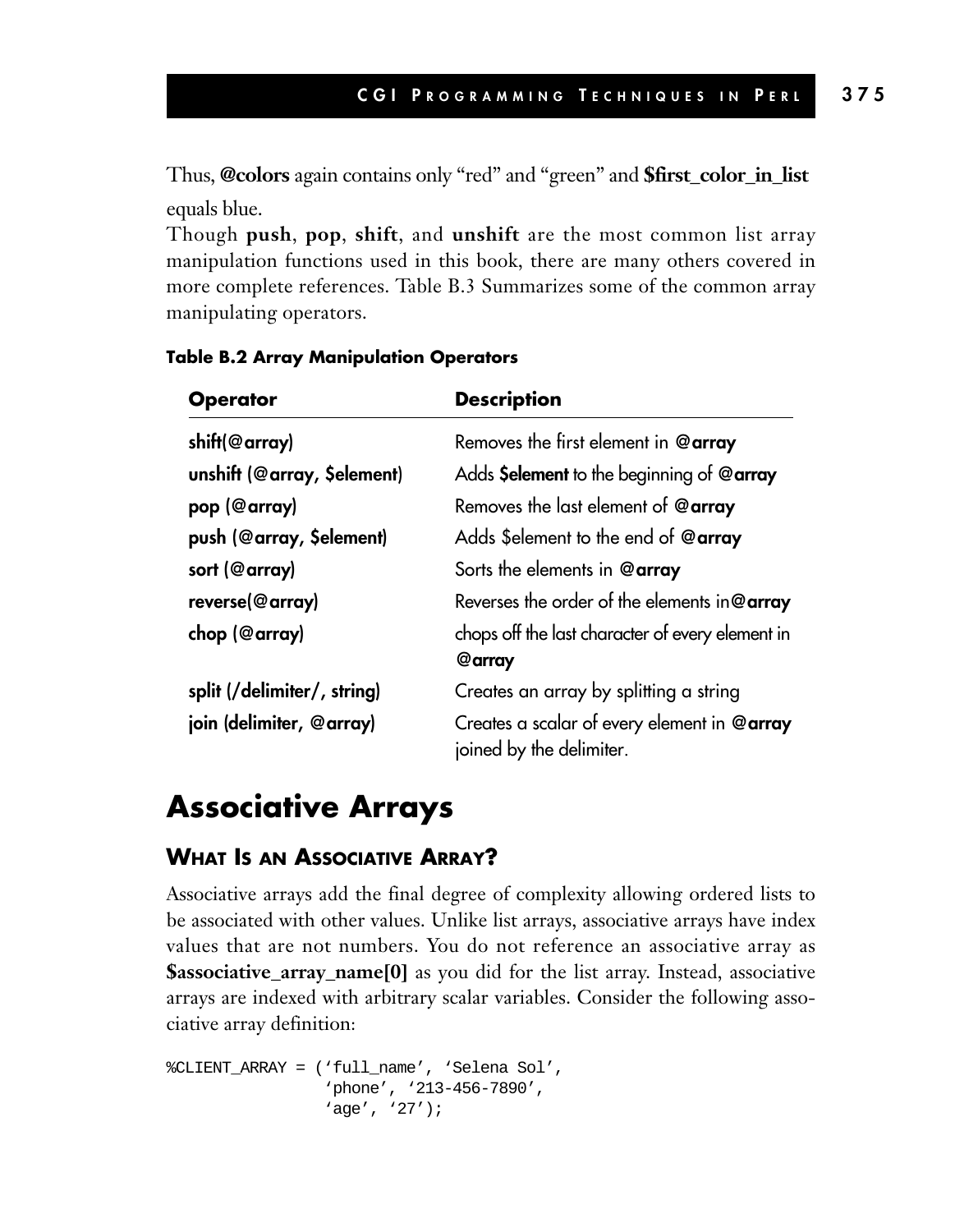In this example, we have defined the associative array %CLIENT\_ARRAY to have three sets of associations.



the percent sign (%) denotes the associative array name just as the dollar sign (\$) did for variables and the at sign (@) did for list arrays.

Thus, **full\_name** is associated with **Selena Sol** as **age** is associated with **27**. This association is discussed in terms of **keys** and **values**. Each key is associated with one value. Thus, we say that the key **full\_name** is associated with the value **Selena Sol**.

# **ACCESSING AN ASSOCIATIVE ARRAY**

If we want to extract a value from the associative array, we reference it with the following syntax:

\$variable\_equal\_to\_value = \$ASSOCIATIVE\_ARRAY\_NAME{'[key]'};

Thus, to pull out the value of the **name** key from **%CLIENT\_ARRAY**, we use the following syntax:

```
$full_name = $CLIENT_ARRAY{'full_name'}
```
The variable **\$full\_name** would then be equal to **Selena Sol**. Think of it as using a **key** to unlock a **value**.



When accessing an associative array using a scalar variable as a key, you should not surround the key with single quotes because the scalar variable will not be interpolated. For example, the following syntax generates the value for the age key:

```
$key_name = "age"$age = $CLIENT_ARRAY{$key_name};
```
Accessing an associative array is one of the most basic CGI functions and is at the heart of the **ReadParse** routine in **cgi-lib.pl**, which creates an associative array from the incoming form data. By accessing this associative array (usually referred to in this book as **%form\_data**), **web\_store.cgi** is able to determine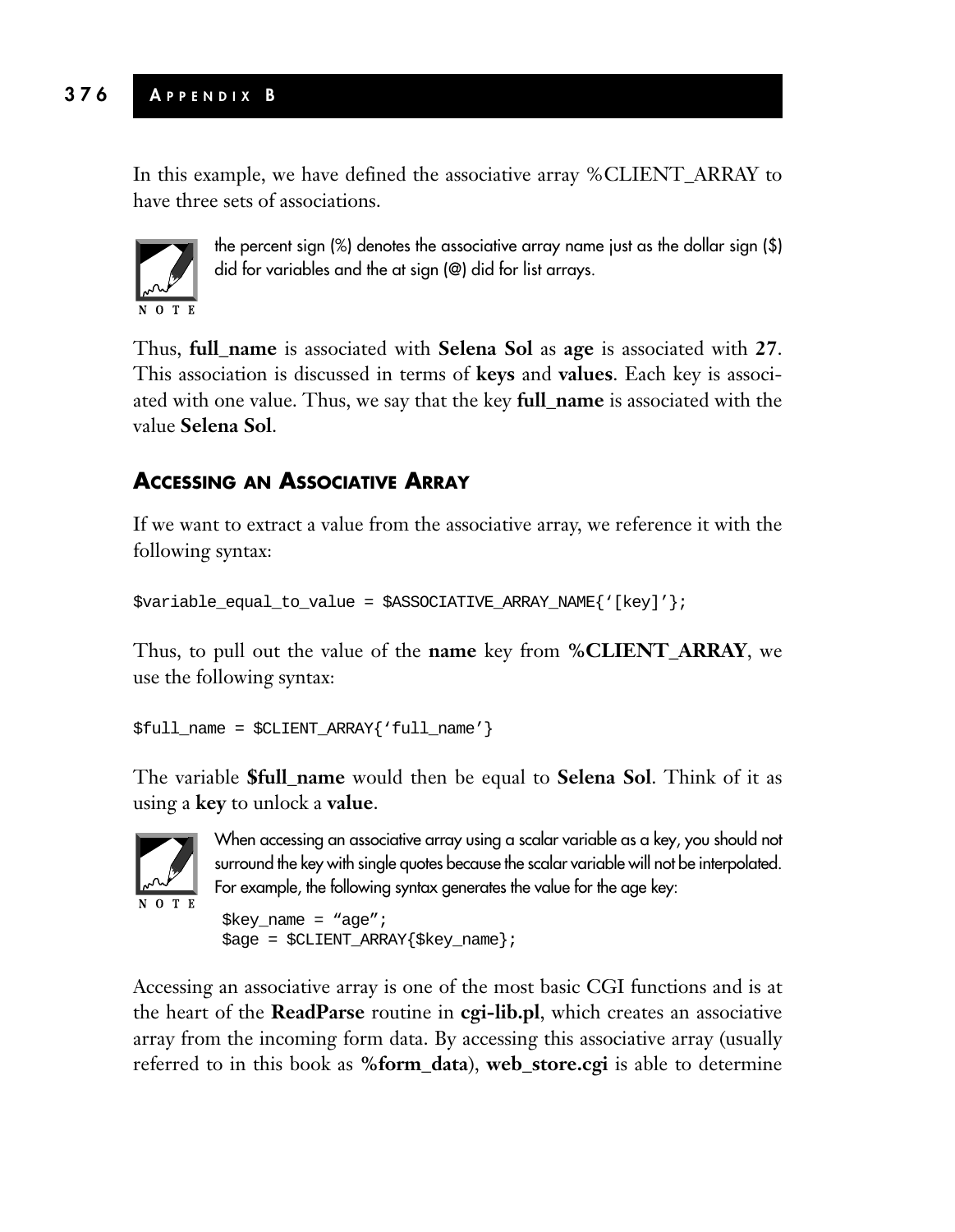what it is that the client has asked of it since HTML form variables are formed in terms of administratively defined NAMES and client-defined VALUES using syntax such as the following:

 $\times$ INPUT TYPE = "text" NAME = "full name" SIZE = "40">

The "key" of the associative array generated by **ReadParse** will be **full\_name** and the **value** will be whatever the client typed into the text box.

#### **USING THE KEYS AND VALUES FUNCTIONS**

Perl also provides a convenient way to get a list of all the keys or of all the values in an associative array if you are interested in more than just one key/value pair. keys and values are accessed with the keys and values functions using the following formats:

```
@associative_array_keys = keys (%ASSOCIATIVE_ARRAY_NAME);
```
and

@associative\_array\_values = values (%ASSOCIATIVE\_ARRAY\_NAME);

Thus, the keys and values list of the associative array **%CLIENT\_ARRAY** defined above can be generated with the following syntax:

```
@client_array_keys = keys (%CLIENT_ARRAY);
@client_array_values = values (%CLIENT_ARRAY);
```
In this example **@client\_array\_keys** would look like (**full\_name**, **phone**, **age**) and **@client\_array\_values** would look like (**Selena Sol**, **213-456-7890**, **27**).

#### **ADDING TO AND DELETING FROM AN ASSOCIATIVE ARRAY**

Like list arrays, associative arrays can be internally modified. The most common function, other than defining an associative array, is adding to it. Adding to an associative array simply involves telling Perl which key and value to add using the format:

\$ARRAY\_NAME{'key'} = "value";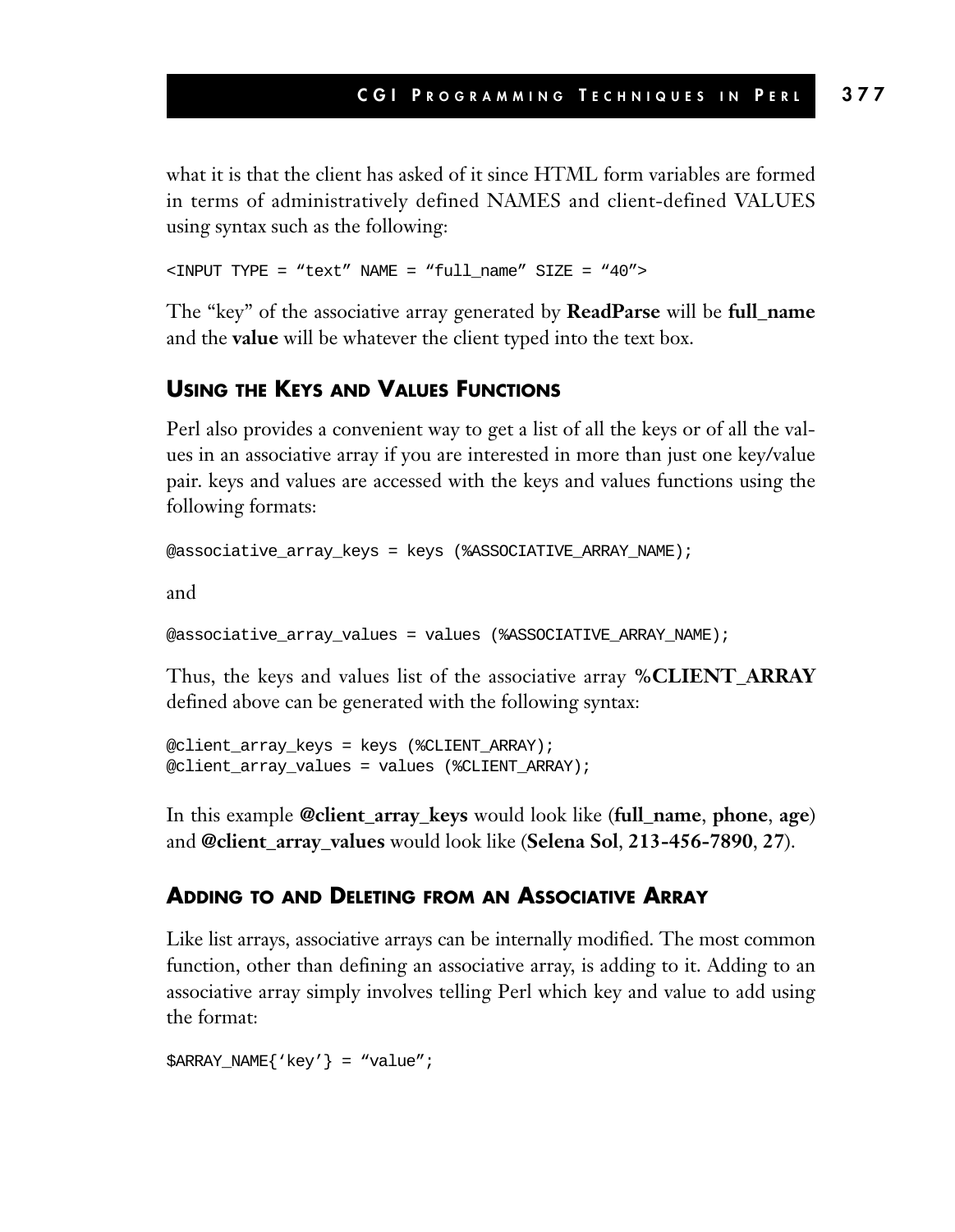or, using our example above:

```
$CLIENT_ARRAY{'favorite_candy'} = "Hershey's with Almonds";
```
**%CLIENT\_ARRAY** now includes **full\_name**, **phone**, **age** and **favorite\_candy** along with their associated values.

Similarly, you can easily use the delete function to delete a key/value pair in an associative array. The **delete** function follows the syntax:

```
delete ($ASSOCIATIVE_ARRAY_NAME{'key'});
```
or for our **%**CLIENT\_ARRAY example:

delete (\$CLIENT\_ARRAY{'age'});

Thus, **%CLIENT\_ARRAY** would contain only **full\_name**, **phone**, and **favorite\_candy**.

# **Manipulating Strings**

Another important function provided by CGI is the manipulation of strings of data. Whether called upon to display or manipulate the contents of a data file, to reformat some text for Web-display, or simply to use in some logical routine or external program, Perl has a diverse array of string modification functions at its disposal.

#### **EQUALITY OPERATORS**

One of the most important string manipulation functions is that of matching or testing of equality. It is an important tool because you can use it as the basis of complex logical comparisons necessary for the intelligence demanded of a CGI application.

For example, consider one of the most basic methods of pattern matching, the **ne** operator, which is used as the basis of the decision making process in **web\_store.cgi**:

```
if (the user has hit a specific submit button)
  {
 execute a specific routine.
  }
```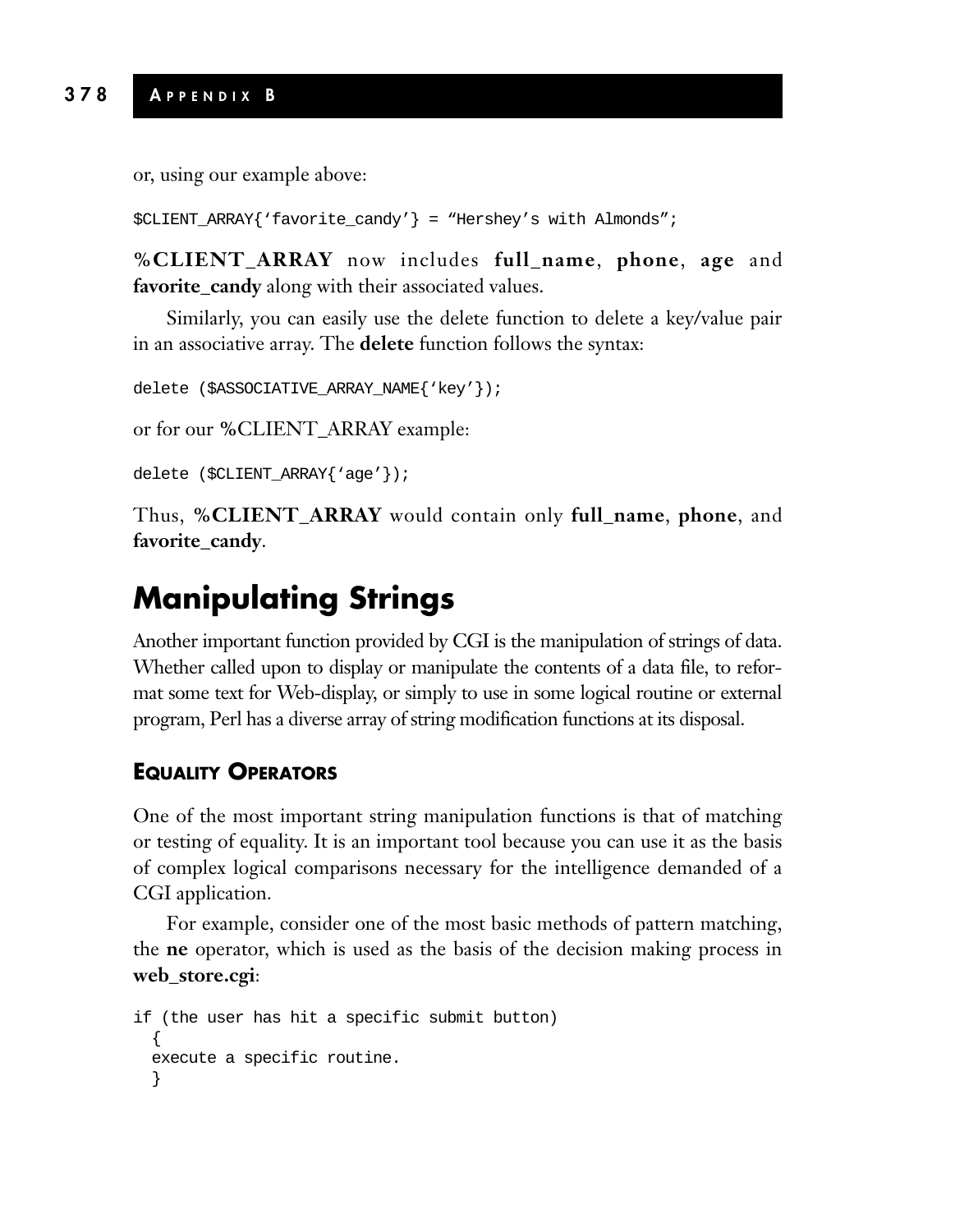#### Consider this code snippet:

```
if ($return_to_frontpage_button ne "")
  {
 &display_frontpage;
  }
```


If you are confused about the usage of the "if" test, it is explained in greater detail in the "Control Structures" section later in this appendix.

The **ne** operator asks if the value of the variable **\$return\_to\_frontpage\_button** is not equal to an empty string. This logic takes advantage of the fact that the HTTP protocol specifies that if a FORM Submit button is pressed, its NAME is set equal to the VALUE specified in the HTML code. For example, the Submit button may have been coded using the following HTML:

```
<INPUT TYPE = "submit"
      NAME = "return_to_frontpage_button"
      VALUE = "Return to the Frontpage">
```
Thus, if the NAME in the associative array has a VALUE, the script knows that the client pushed the associated button. The script determines which routines it should execute by following the logic of these pattern matches.

Similarly, you can test for equality using the **eq** operator. An example of the **eq** operator in use is shown below:

```
if ($name eq "Selena")
  {
 print "Hi, Selena\n";
  }
```
When comparing numbers instead of strings however, Perl uses a second set of operators. For example, to test for equality, you use the double equal (==) operator as follows:

```
if (\text{5} \times \text{6}) == 11)
  {
  print "You typed in 11\n";
  }
```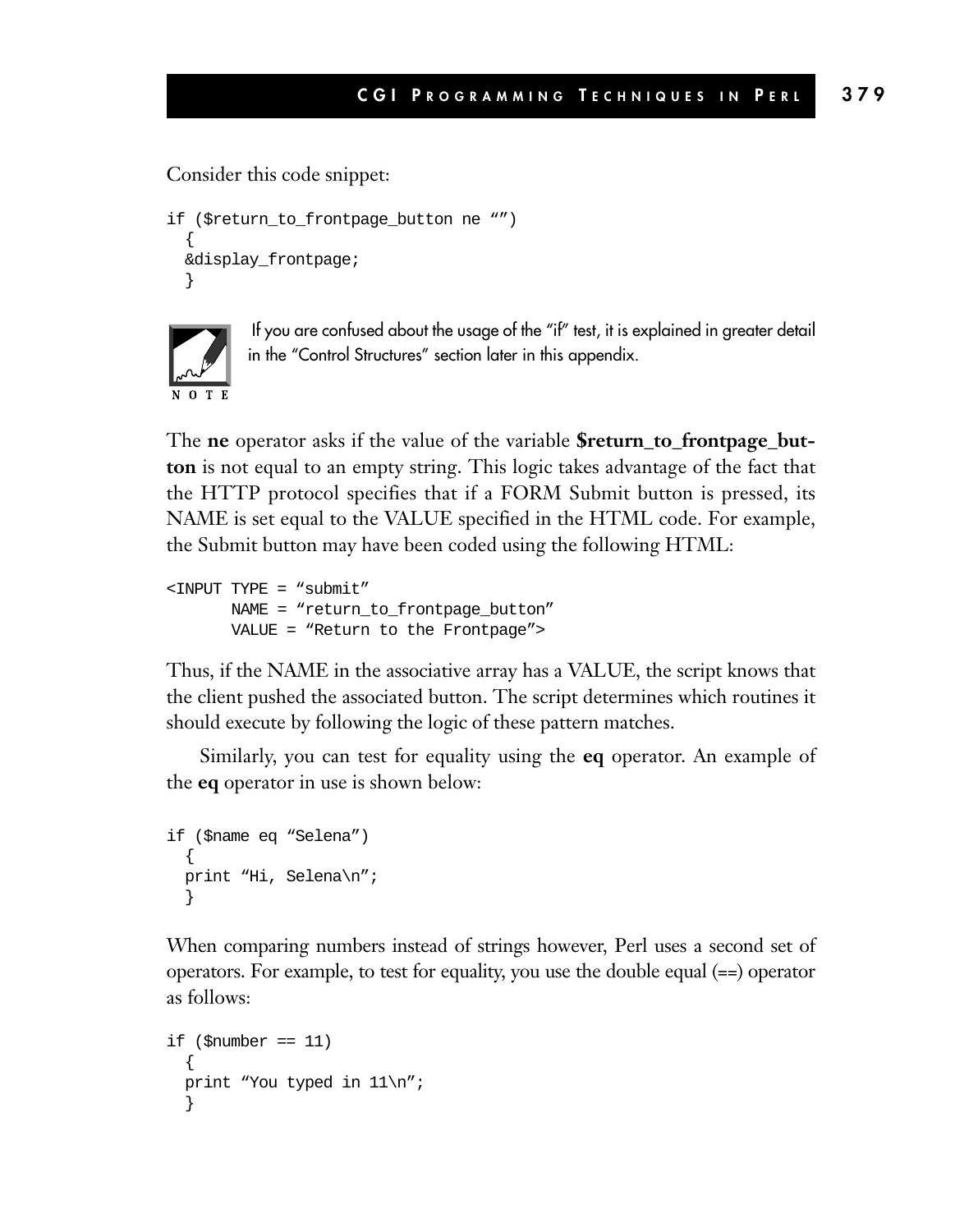

Never use the single equal sign (=) for comparison. Perl interprets the equal sign in terms of assignment rather than comparison. Thus the line:  $$number = 11;$ 

actually assigns the value of 11 to **\$number** rather than comparing **\$number** to 11.

There are many other types of comparison operators, but they are better researched in more comprehensive texts. However, we do include several important ones in Table B.5

| <b>Numeric</b><br><b>Operator</b> | <b>String Operator</b> | <b>Description</b>       |
|-----------------------------------|------------------------|--------------------------|
| $=$                               | eq                     | Equal                    |
| ļ=                                | ne                     | Not equal                |
| $\prec$                           | It                     | Less than                |
| >                                 | gt                     | Greater than             |
| $\leq$                            | le                     | Less than or equal to    |
| $>=$                              | ge                     | Greater than or equal to |

#### **Table B.3 Numeric and String Comparison Operators**

## **REGULAR EXPRESSIONS**

Regular expressions are one of the most powerful, and hence, most complicated tools for matching strings. You can think of a regular expression as a "pattern," which can be used to match against some string. Regular expressions are far more versatile than the simple **eq** and **ne** operators and include a wide variety of modifiers and tricks. Other books have detailed chapters focusing on the use of regular expressions, so we will only touch upon a few common uses of regular expressions found this book.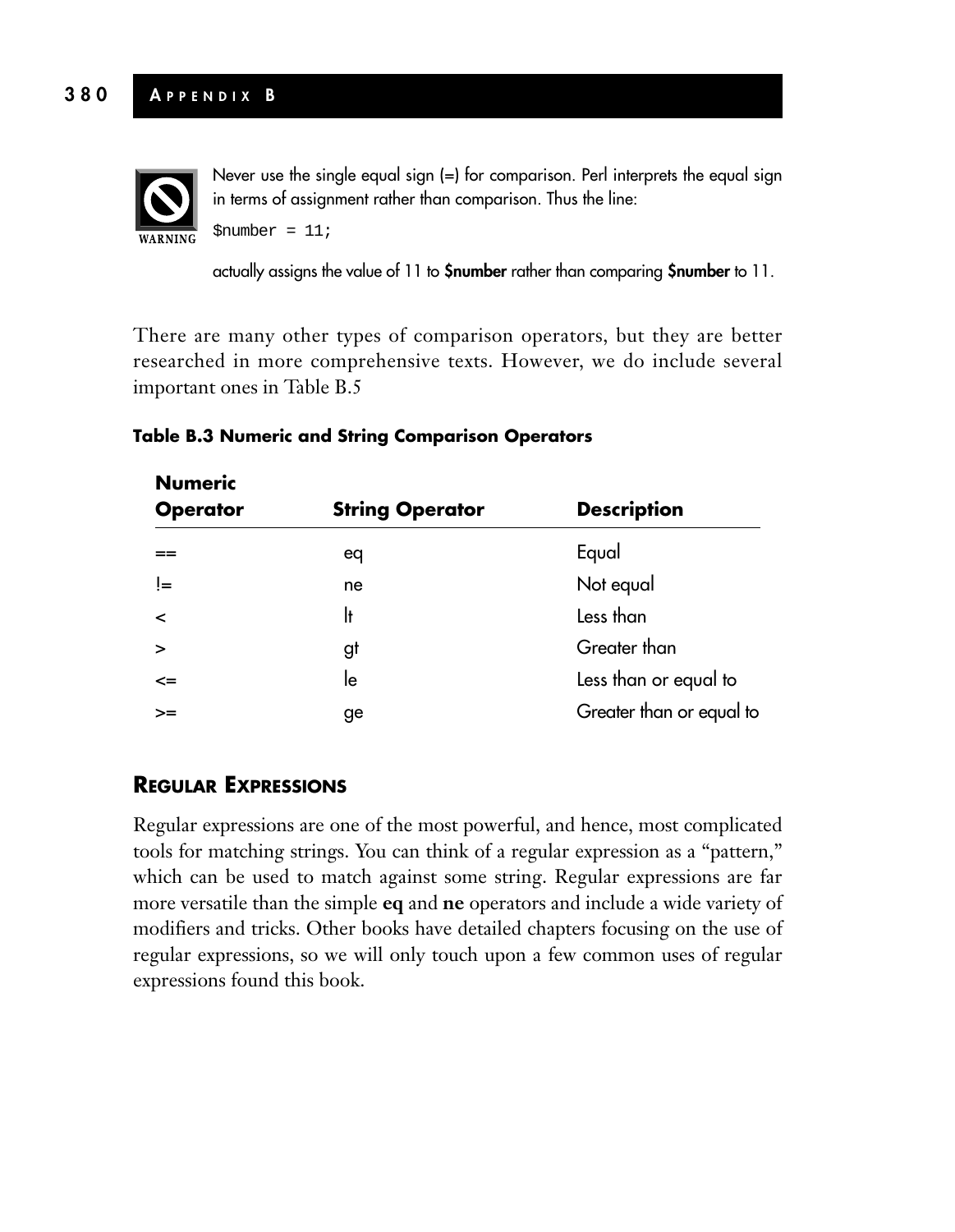# *Pattern Matching with //*

Perl invokes a powerful tool for pattern matching that gives the program great flexibility in controlling matches. In Perl, a string is matched by placing it between two slashes as follows:

```
/[pattern_to_match]/
```
Thus, **/eric/** matches for the string "eric." You may also match according to whole classes of characters using the square brackets ([]). The pattern match will then match against any of the characters in the class. For example, to match for any single even-numbered digit, you could use the following match:

```
/[02468]/
```
For classes including an entire range of characters, you may use the dash (-) to represent the list. Thus, the following matches any single lower-case letter in the alphabet:

/[a-z]/

Likewise, you may use the caret  $(^\wedge)$  character within the square brackets to match every character that is "not" in the class. The following code matches any single character which is not a digit:

 $/[^00-9]/$ 

# *Matching Operators*

Further, the **//** operator can be modified to include complex pattern matching routines. For example, the period (**.**) matching operator is used to stand for "any" character. Thus, **/eri./** would match any occurrences of "eric" as well as "erik."

Another commonly used matching operator is the asterisk (\*). The asterisk matches zero or more occurrences of the character preceding it. Thus, **/e\*ric/** matches occurrences of "eeeeeric" as well as "eric."

Table B.4 includes a list of useful matching operators.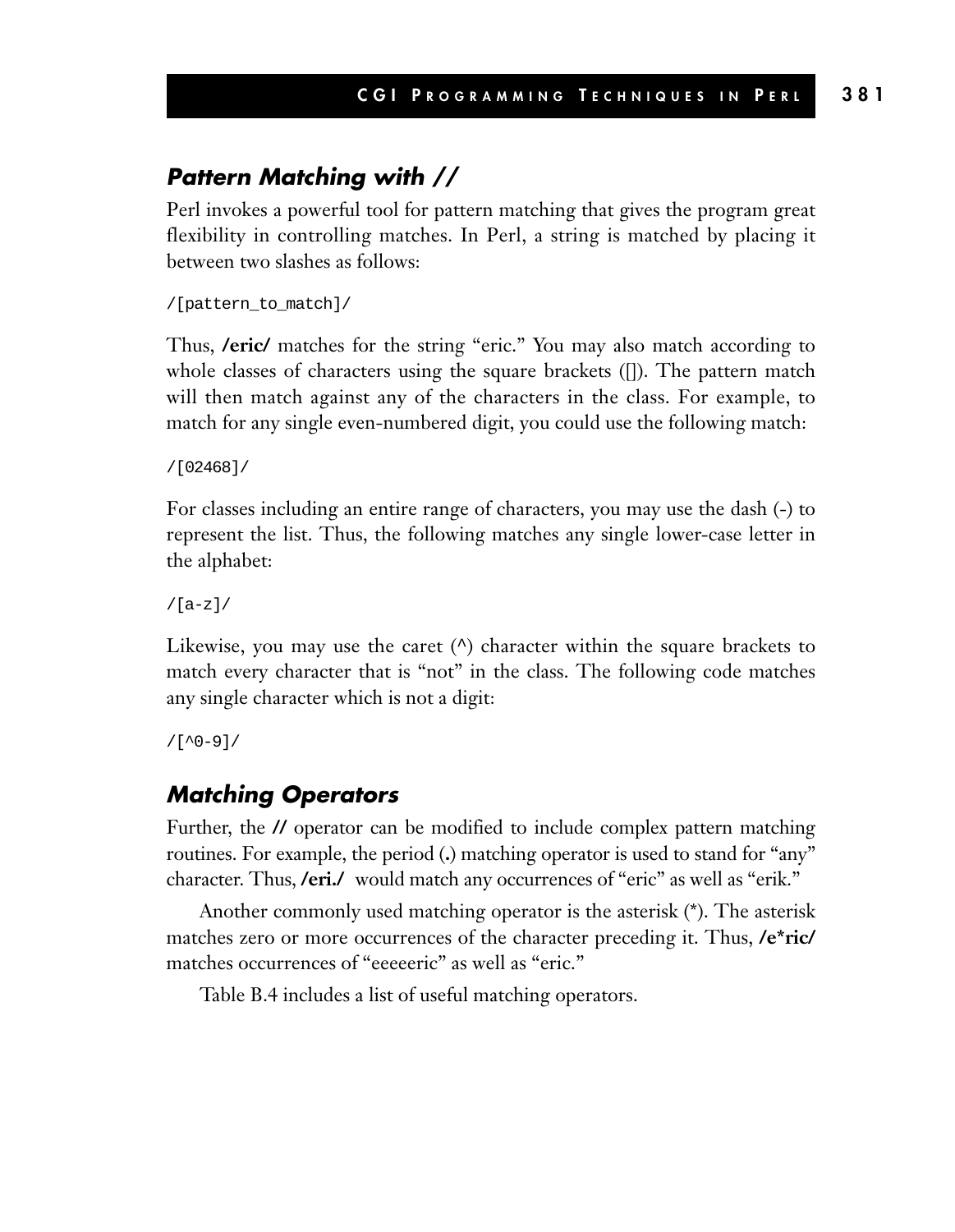#### **Table B.4 Commonly Used Matching Operators**

| <b>Operator</b>     | <b>Description</b>                                                                                  |
|---------------------|-----------------------------------------------------------------------------------------------------|
| $\n\sqrt{n}$        | <b>Newline</b>                                                                                      |
| $\chi_{\mathbf{r}}$ | Carriage return                                                                                     |
| $\lambda$           | Tab                                                                                                 |
| $\mathcal{A}$       | Digit (same as [0-9])                                                                               |
| <b>ND</b>           | Any non-digit (same as [^0-9])                                                                      |
| $\mathsf{w}$        | A Word Character (same as [0-9a-zA-Z_])                                                             |
| \W                  | A nonword character                                                                                 |
| $\sqrt{s}$          | Any whitespace character ( $\lceil \cdot \rceil$ , $\lceil \cdot \rceil$ , or $\lceil \cdot \rceil$ |
| $\setminus S$       | A nonwhitespace character                                                                           |
|                     | Zero or more occurrences of the preceding character                                                 |
| $\ddot{}$           | One or more occurrences of the preceding character                                                  |
|                     | Any character                                                                                       |
| S                   | Zero or one occurrences of the preceding character                                                  |

# *Anchors*

Regular expressions also take advantage of anchoring patterns which help match the string in relationship to the rest of the line. For example, the **\b** anchor is used to specify a word boundary. That is, **/\beric\b/** matches "eric", but it does not match **generic**.

Similarly, the caret (^) anchor will match a string to the beginning of the line. Thus, **/^eric/** will match the following line:

```
eric is my name
```
but it will not match:

```
my name is eric
```


The caret  $(^\wedge)$  can be confusing since it is used as an anchor when included "outside" of the square brackets ([]) but is used as the **not** operator for a class when used "within."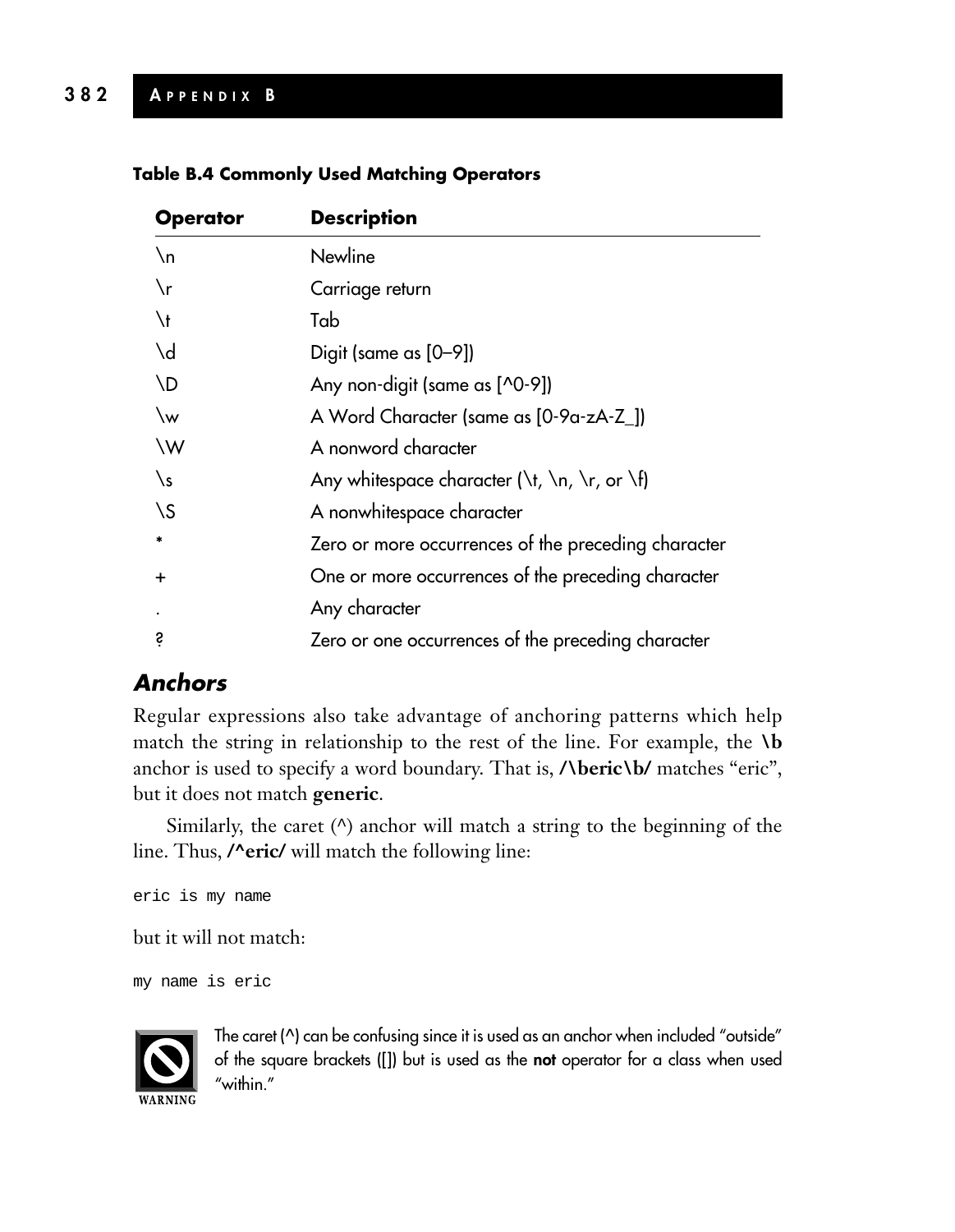Table B.5 summarizes a few of the most common anchors.

| Anchor    | <b>Description</b>                          |
|-----------|---------------------------------------------|
| $\lambda$ | Matches the beginning of the string         |
| -\$       | Matches the end of the string               |
| \b        | Matches a word boundary (between \w and \W) |
| ١B        | Matches on non-word boundary                |

#### **Table B.5 Common Anchors**

#### *String Modifiers*

Finally, pattern matching can be used to modify strings of text. One of the most common methods of modification is substitution. Substitution is performed using the format:

s/[pattern\_to\_find]/[pattern\_to\_replace\_with]/

Thus, for example, the line:

s/eric/selena/

would change the line

```
eric is my name
to
selena is my name
```
The substitution function is modified most commonly with the **/i** and the **/g** arguments. The **/i** argument specifies that matching should be done with case insensitivity and the **/g** specifies that the match should occur globally for the entire string of text rather than just for the first occurrence.

Thus, the line:

s/eric/selena/gi

would change the line:

I am Eric, eric I am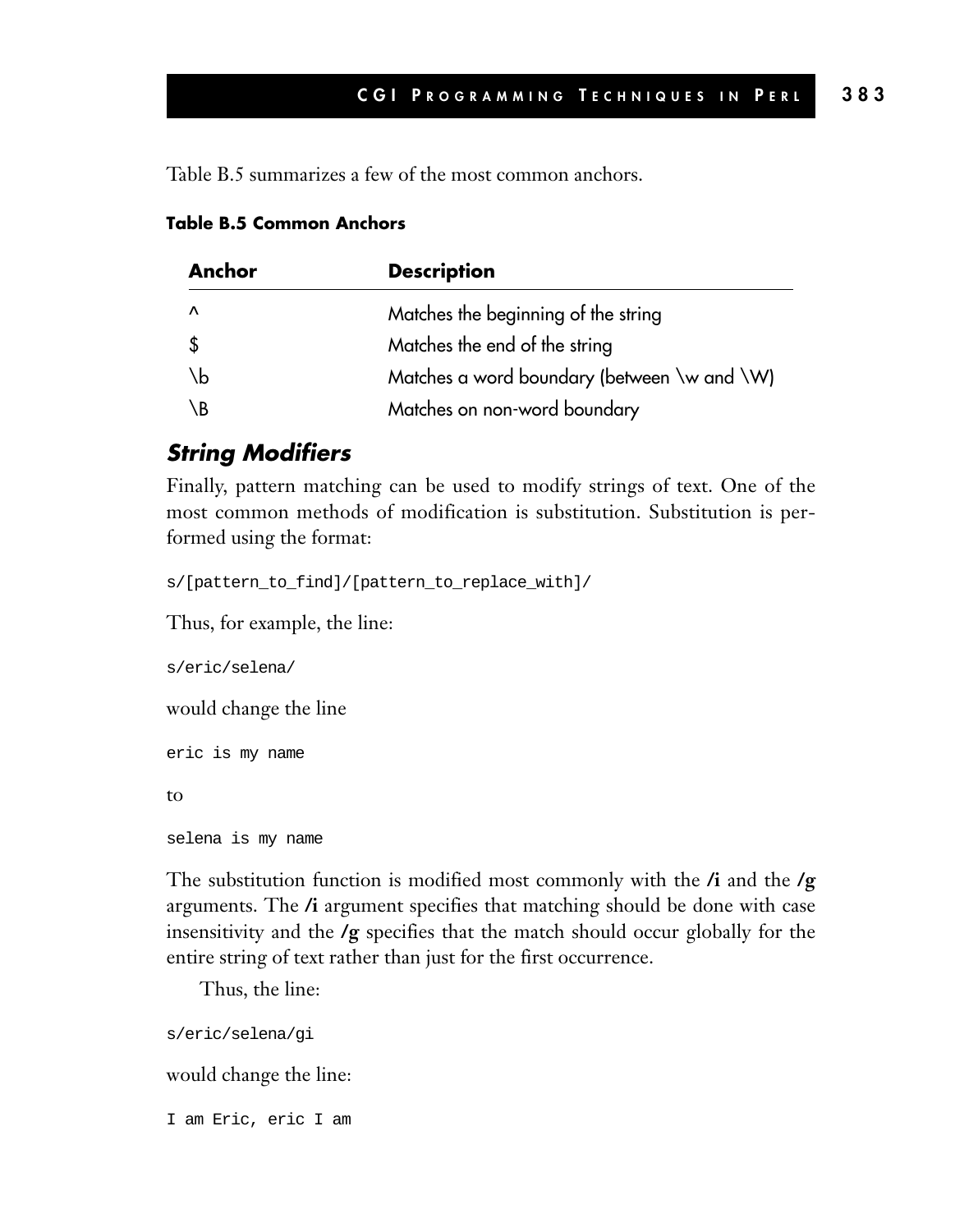to:

I am selena, selena I am

without the *l*, you would get:

I am Eric, selena I am

and without **/g** but with the **/i**, you would get:

I am selena, eric I am

There are many, many different kinds of matching operators, anchors, and string modifiers. If you want a more detailed explanation we recommend that you find a good reference source on regular expressions. Otherwise, the above discussion shouldbe sufficient to explain how we use operators and anchors in this book.

#### **THE =~ OPERATOR**

Pattern matching can also be used to manipulate variables. In particular, the scripts in this book take advantage of the **=~** operator in conjunction with the substitution operator using the format:

\$variable\_name =~ s/[string\_to\_remove]/[string\_to\_add]/gi;

For example, if we want to censor every occurrence of the word *Frack* from the client-defined input field "comment," we might use the line:

```
$form_data{'comments'} =~ s/frack/censored/gi;
```
#### **USING THE SPLIT AND JOIN FUNCTIONS**

Finally, regular expressions can be used to split a string into separate fields. To do so, we use the **split** function with the format:

```
@split_array = split (/[pattern_to_split_on]/, [string_to_split]);
```
For example, the applications in this book often use the **split** function to read the fields of database rows. Consider the following code snippet:

```
$database_row = "Selena Sol|213-456-7890|27";
@database_fields = split (/|/, $database_row);
```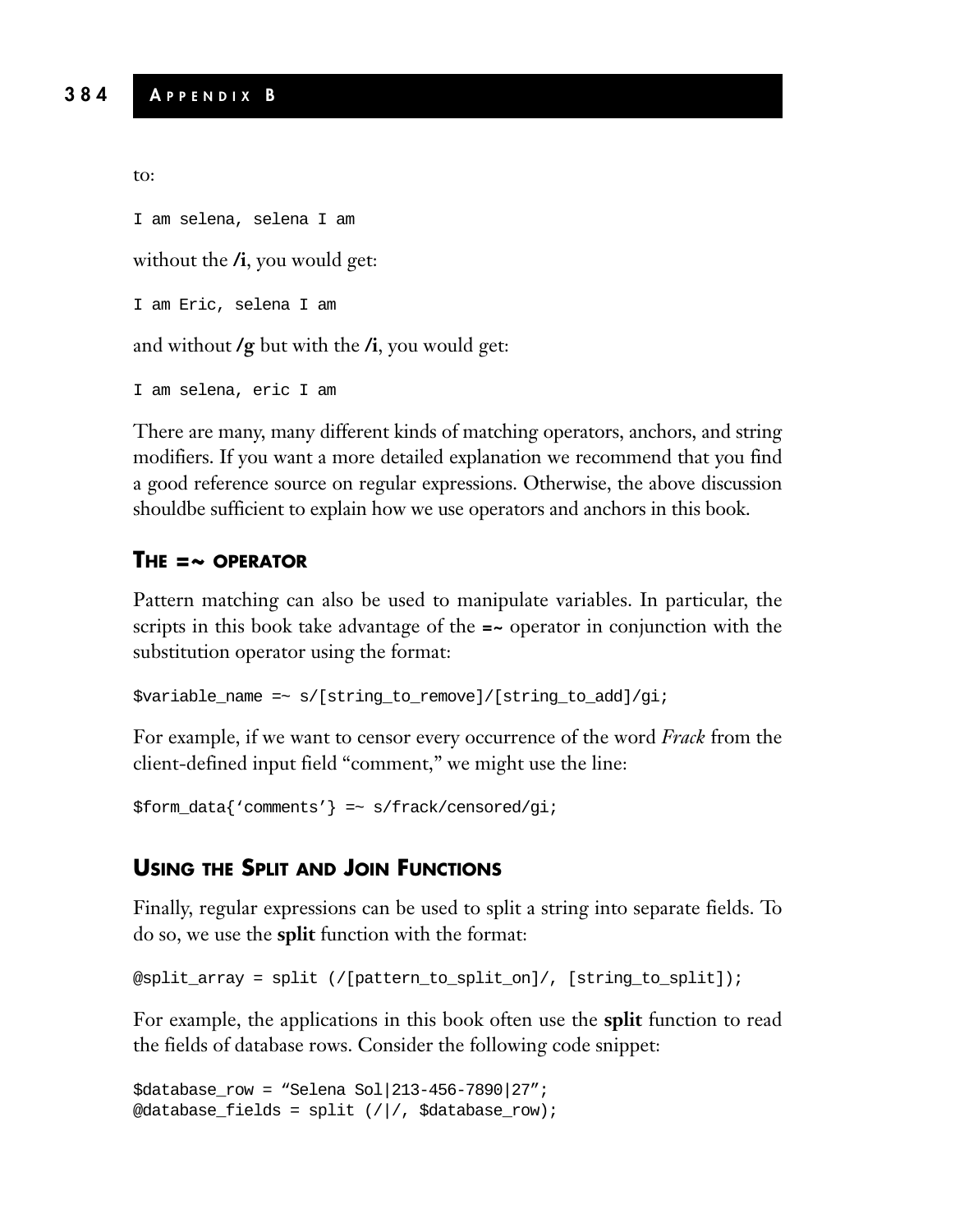Now **@database\_fields** will include the elements **Selena Sol**, **213-456-7890**" and **27**. Each of these fields can then be processed separately if need be.

The reverse operation is performed with the **join** function, which uses the following format:

```
$joined_string = join ("[pattern_to_join_on]", [list_to_join]);
```
Thus, we might recreate the original database row using:

```
$new_database-row = join ('"\|'', @database_fields);
```


Notice that in the above line, the pipe (|) symbol must be escaped with a backslash (\) because the pipe is a special Perl character.

# **Control Structures**

Some of the most powerful tools of Perl programming are control structures. Control structures are used to create the basic logic that drives many of the routines used in CGI applications. These control structures use Boolean logic to imbue your script with the intelligence necessary to manage the diverse needs of the clients with the abilities and requirements of the server.

### **STATEMENT BLOCKS**

All control structures are divided into the control statement (which we will explain below) and the statement block. The *statement block* is simply a group of commands that are executed together. This block is grouped by enclosing the commands within curly braces ({}). For example, the following is a simple statement block:

```
{
 statement one
 statement two
 statement three
}
```
Perl will execute each statement in a statement block from beginning to end as a group. When, how, or if the script will execute the commands, however, is determined by the control statement.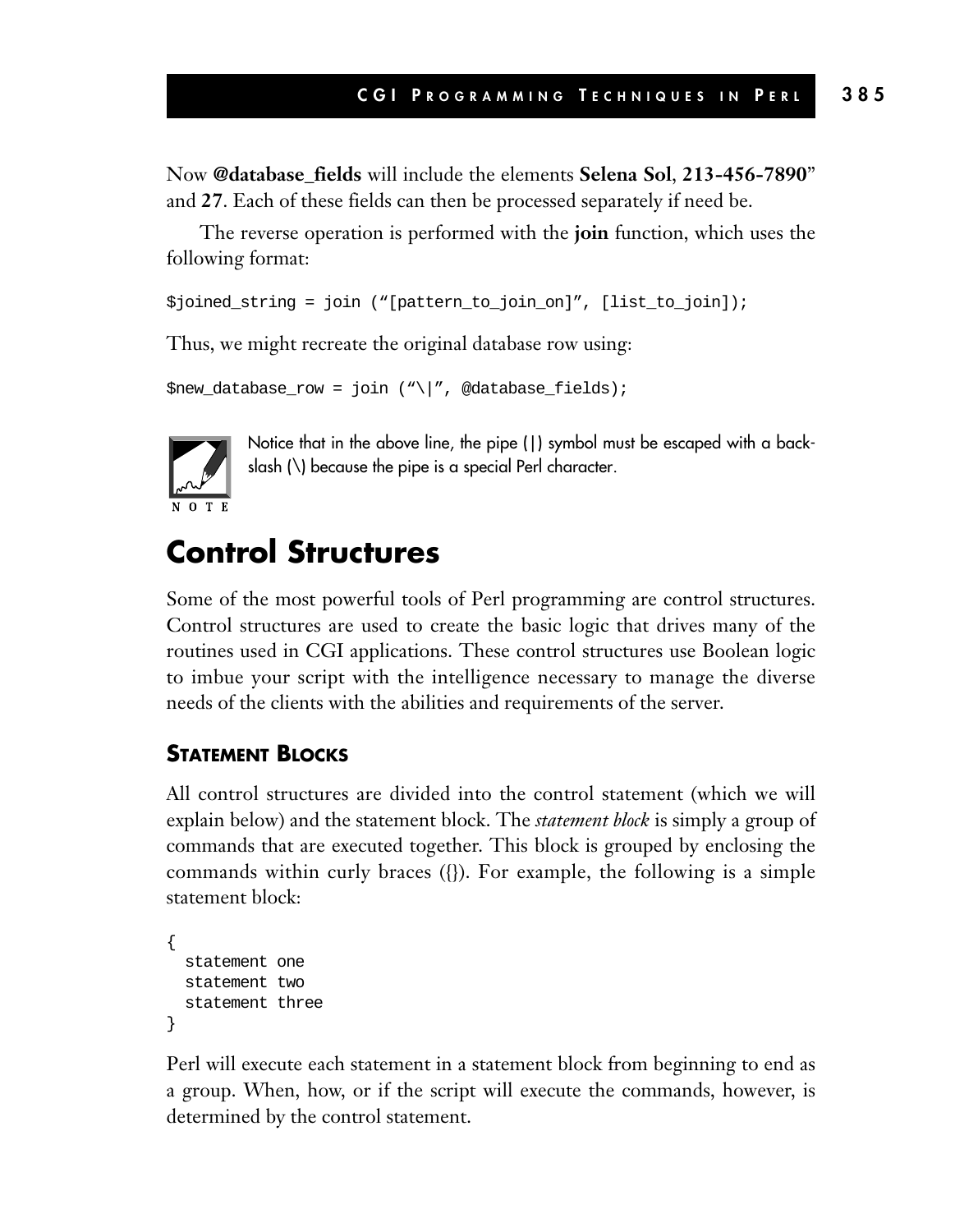#### **USING THE IF, ELSIF, ELSE AND UNLESS CONTROL STATEMENTS**

The most common control statement used throughout the scripts in this book is the "if" test. The if test checks to see if some expression is true, and if so, executes the routines in the statement block. Perl uses a simple binary comparison as a test of truth. If the result of some operation is true, the operation returns a one and the statement block is executed. If the result is false, it returns a 0, and the statement block is not executed. For example, consider the following code:

```
if ($name eq "Selena Sol")
  {
 print "Hello Selena.\n";
  }
```
In this example, Perl checks to see if the scalar variable **\$name** has the value of **Selena Sol**. If the patterns match, the matching operation will return true and the script will execute the print statement within the statement block. If Perl discovers that **\$name** is not equal to **Selena Sol**, however, the print will not be executed.



Be careful with your usage of **eq** versus **=.** Within an if test, if you write **\$name = Selena Sol**, you will actually be *assigning* **Selena Sol** to the variable **\$name** rather than *comparing* it to the value **Selena Sol**. Since this action will be performed successfully, the "if" test will always test to true and the statement block will always be performed even if **\$name** did not initially equal **Selena Sol**.

The "if" test also provides for alternatives: the **else** and the **elsif** control statements. The **elsif** alternative adds a second check for truth and the **else** alternative defines a final course of action for every case of failed if or elsif tests. The following code snippet demonstrates the usage of if, **elsif**, and **else:**

```
if ($name eq "Selena Sol")
  {
 print "Hi, Selena.\n";
  }
elsif ($name eq "Gunther Birznieks")
  {
 print "Hi, Gunther\n";
  }
else
```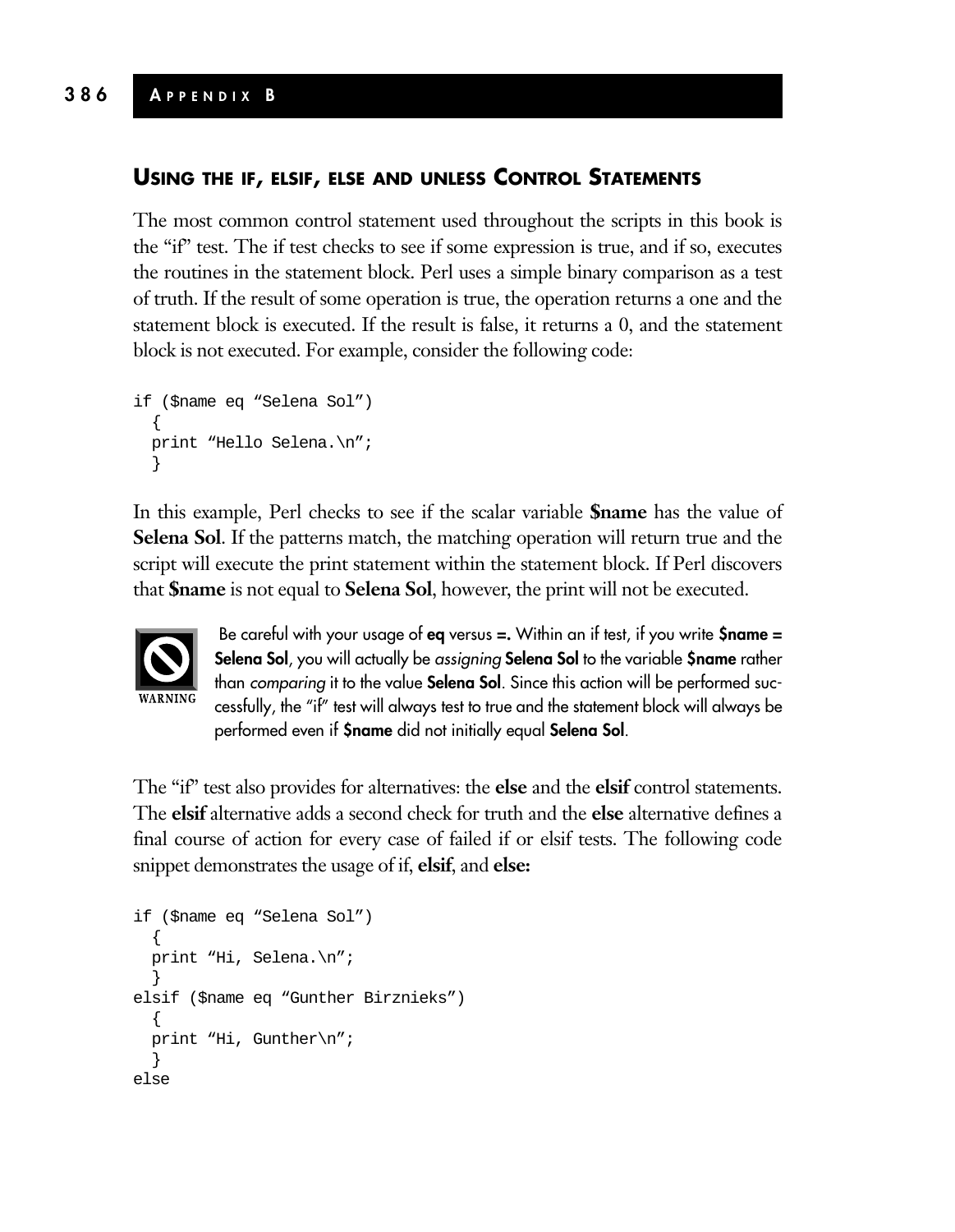```
{
print "Who are you?\n";
}
```
Obviously, the else need not perform a match since it is a catch-all control statement.

The **unless** control statement works like an inverse **if** control statement. Essentially it says, "execute some statement block unless some condition is true". The unless control statement is exemplified in the code below:

```
unless ($name eq "Selena")
  {
 print "You are NOT Selena!\n";
  }
```
#### **FOREACH**

Another very useful control statement is the **foreach** loop. The **foreach** loop iterates through some list and execute a statement block for each iteration. In this book, the **foreach** loop is most commonly used to iterate through a list array. For example, the following code snippet will print out the value of every element in the list array **@names:**

```
foreach $name (@names)
{
print "$name\n";
}
```
#### **WHILE**

The **while** loop also performs iteration and is used in this book primarily for reading lines in a file. The while loop can be used to read and print out every line of a file with the following syntax:

```
open ([FILE_HANDLE_NAME], "[filename]");
while (<[FILE_HANDLE_NAME]>)
  {
 print "$_";
  }
close ([FILE_HANDLE_NAME]);
```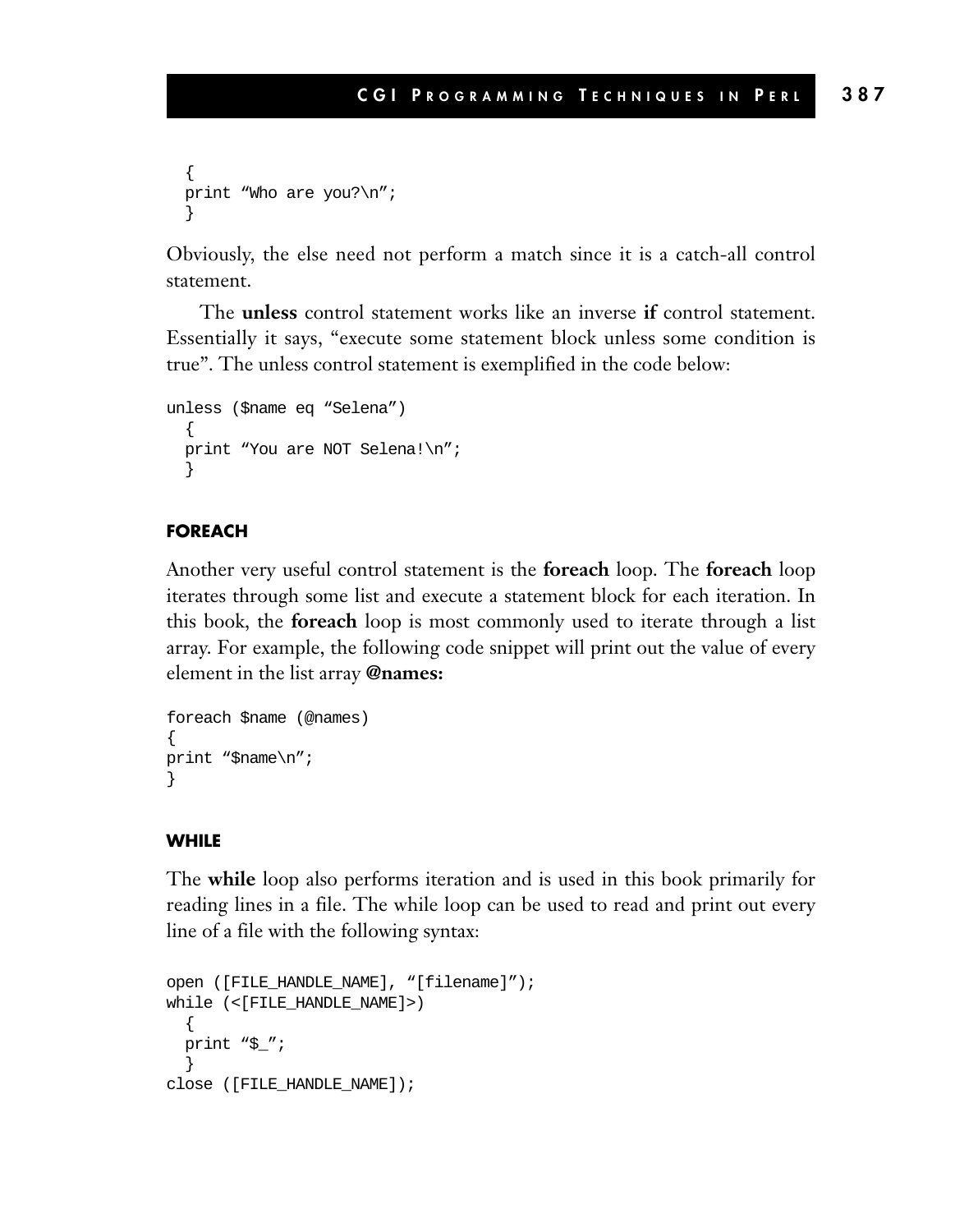The script would print out every line in the file **filename** because the **\$\_**, the Perl "default" variable, represents "the current line" in this case.



The process of opening and closing files is covered in the "File Management" section later in this appendix.

## **FOR LOOPS**

The **for** loop is another excellent control statement tool. The basic syntax of a **for** loop follows:

```
for ([initial condition]; [test]; [incrementation])
  {
  [action to perform]
  }
```
The **initial condition** defines where the loop should begin. The **test** defines the logic of the loop by letting the script know the conditions that determine the scripts actions. The **incrementation** defines how the script should perform the loop. For example, we might produce a visible countdown with the following for loop:

```
for (\text{$number = 10: $number >= 0; $number}){
  print "$number\n";
  }
```
The script would initially assign 10 to the scalar variables **\$number**. It would then test to see if **\$number** was greater than or equal to 0. Since 10 is greater than 0, the script would decrement **\$number** by subtracting 1 from the value of **\$number**.



To decrement, you use **\$variable\_name—**. To increment, you use **\$variable\_name++**.

Executing the statement block, the script would then print out the number nine. Then, it would go back through the loop again and again, printing each decremented numbers until **\$number** was less than zero. At that point, the test would fail and the for loop would exit.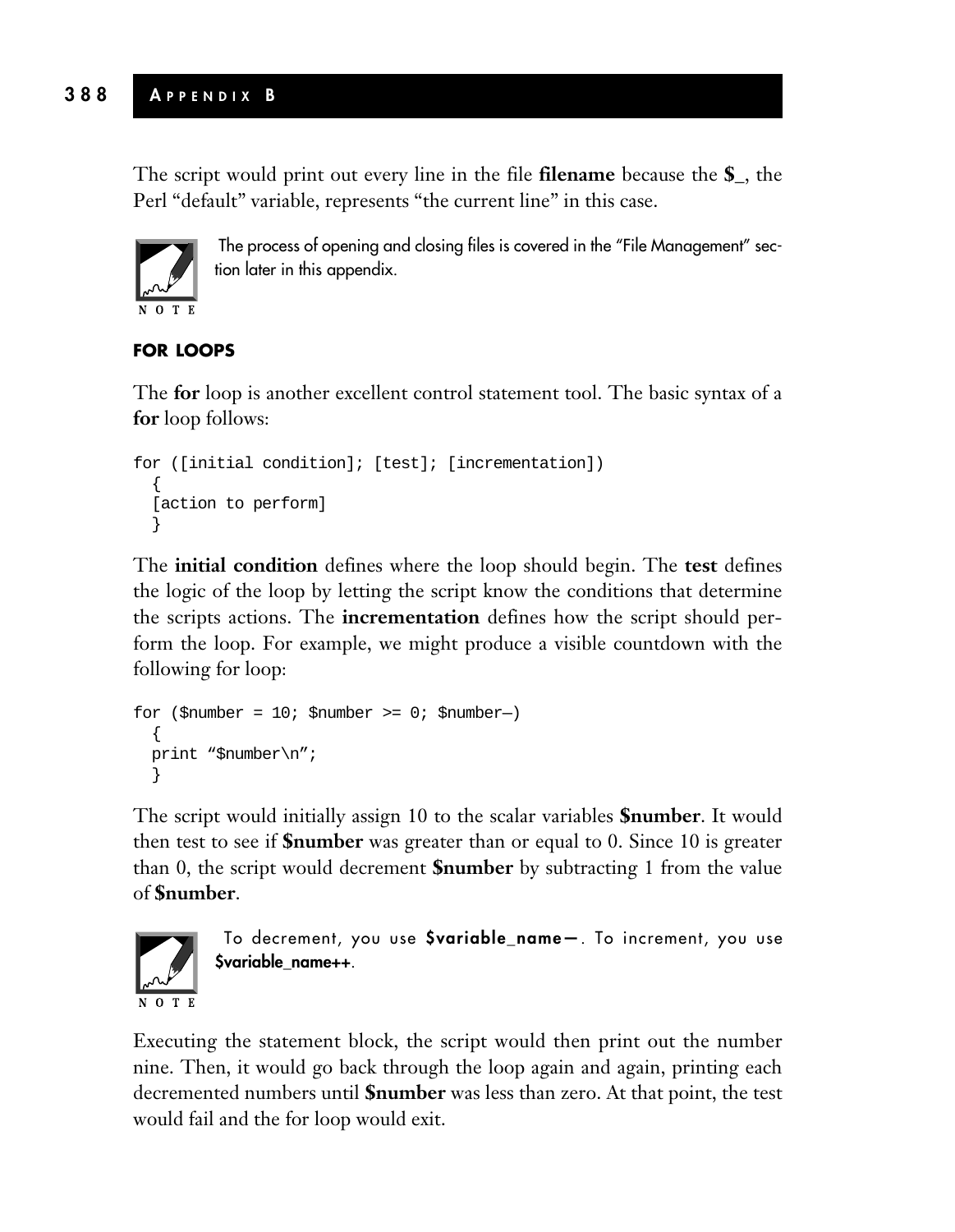# **USING LOGICAL OPERATORS (&& AND ||)**

Control statements can also be modified with a variety of logical operators that extend the breadth of the control statement truth test using the following syntax:

```
[control statement] (([first condition])
                       [logical operator]
                     ([second condition]))
{
[action to be performed]
}
```
For example, the **&&** operator can be translated as "and". In usage, it takes the format used in the following example:

```
if (($first_name eq "Selena") && ($last_name eq "Sol"))
{
print "Hello Selena Sol";
}
```
Translating the logic goes something like this: if the first name is Selena AND the last name is Sol, then print **Hello Selena Sol**. Thus, if **\$first\_name** was equal to "Selena" but **\$last\_name** was equal to "Flintstone", the control statement would test as false and the statement block would not be executed.

Notice that we use parentheses to denote conditions. Perl evaluates each expression inside the parentheses independently and then evaluates the results for the entire group of conditions. If either returns false, the entire test returns false. The use of parentheses are used to determine precedence. With more complex comparisons, in which there are multiple logical operators, the parentheses help to determine the order of evaluation.

Similarly, you may wish to test using the double pipe (11) operator. This operator is used to denote an **or**. Thus, the following code would execute the statement block if \$first\_name was Selena *or* Gunther.

```
if (($first_name eq "Selena") || ($first_name eq "Gunther"))
{
print "Hello humble CGI book author!";
}
```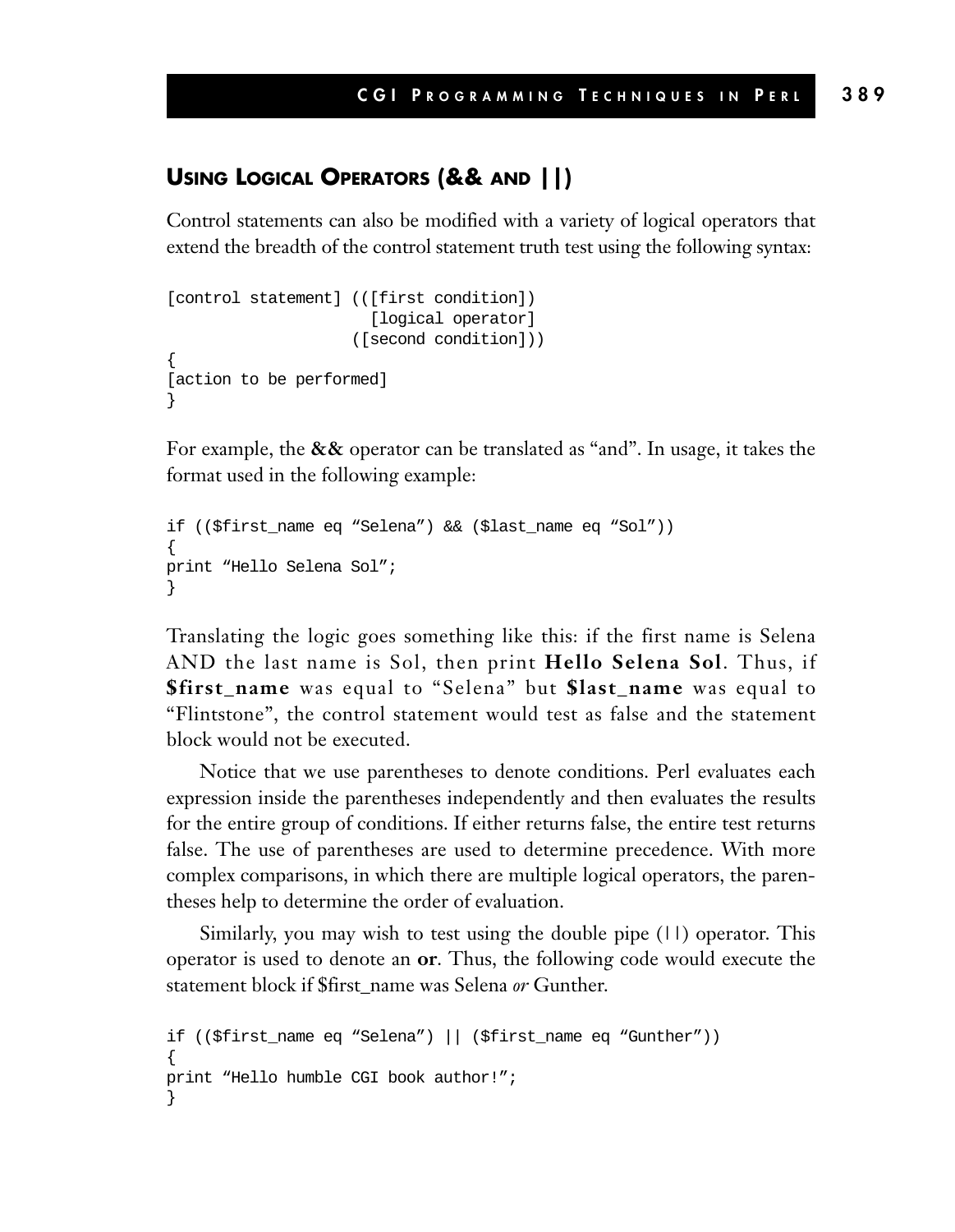# **390 A PPENDIX B**

# **File Management**

## **OPENING AND CLOSING FILES**

One of the main resources that your server provides is a file management system. The scripts in this book, for example, use a multitude of supporting files in the server's file system such as temporary files, counter files, user files, data files, setup files, and libraries. Perl includes several excellent tools for working with these files.

First, Perl gives your scripts the ability to open files using the **open** function. The **open** function allows you to create a *filehandle* with which to manipulate a file. A filehandle is another name for a connection between the script and the server. Often, filehandles manage connections between the script and standard input, output, or error, however, in the case of **open**, any file can be read into a filehandle using the syntax:

```
open ([FILE_HANDLE_NAME], "[filename]");
```
For example, we might open a data file for reading using:

```
open (DATA_FILE, "inventory.dat");
```
In this case, all of the lines of **inventory.dat** will be read into the filehandle **DATA\_FILE,** which Perl can then use within the program. However, you must also close a file once you are done with it. The syntax for closing a file is as follows:

```
close ([FILE_HANDLE_NAME]);
```
Finally, Perl gives you the ability to execute an error routine if there is a problem opening a file. The logical operator is sometimes discussed in terms of a short circuit. For instance, the logic of the **or** operator is such that if the first expression evaluates to true, there is no need to evaluate the next. On the other hand, if the first expression evaluates to false, the second expression is executed. Thus, using the double pipe (||) operator, you can specify the default action to perform if an "open" fails. In CGI applications, the alternate action executed is usually something like the subroutine, **CgiDie** located in **cgi-lib.pl**. For example, the following routine would execute the **CgiDie** subroutine if there was a problem opening **data.file**: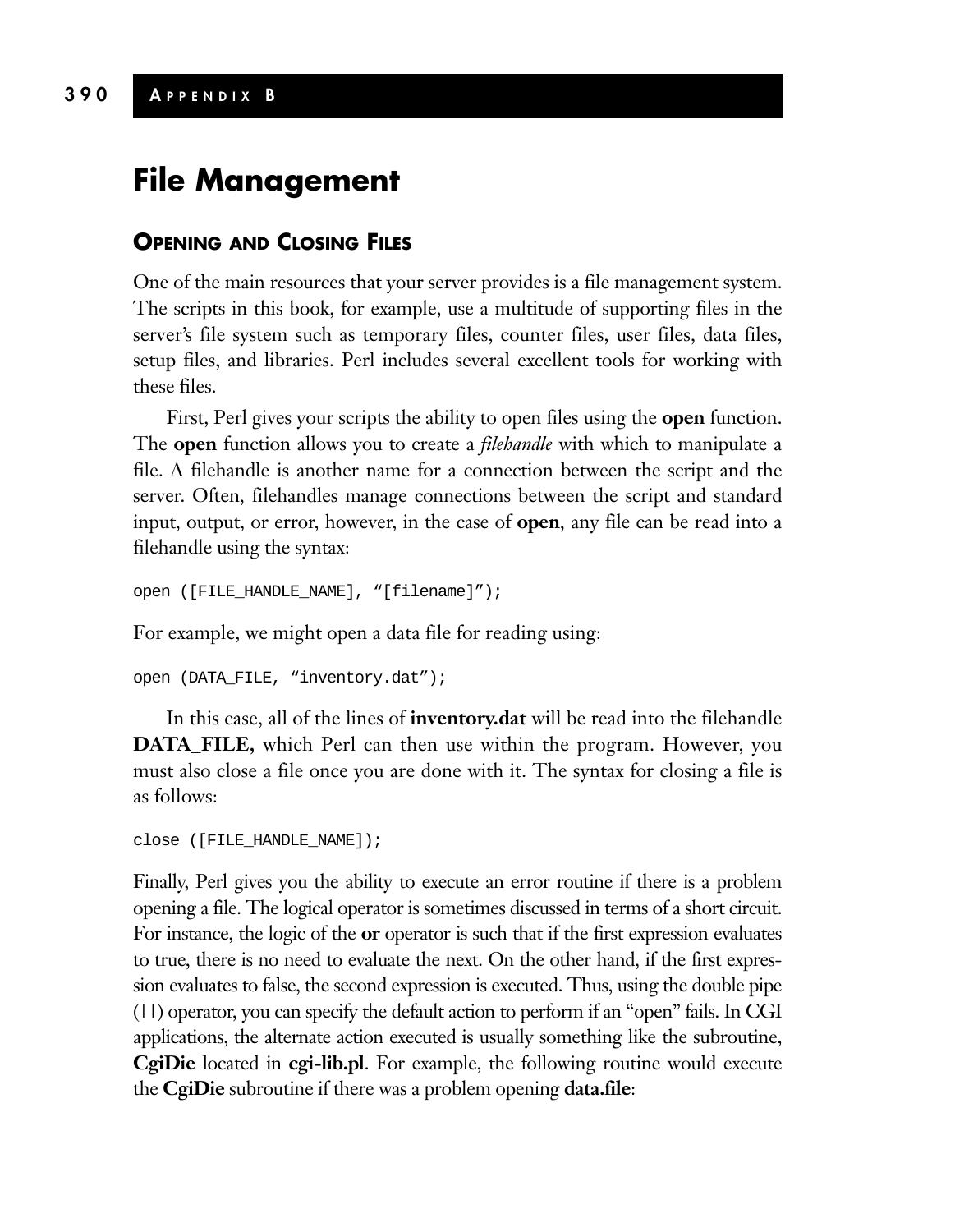```
open (DATA, "data.file") || &CgiDie("Cannot open data.file");
```
Thus, if the script has a problem opening a needed file, the double pipe (||) operator provides a convenient and elegant way to quit the program and report the problem.

#### **READING A FILE LINE BY LINE**

An often-used technique in this book for the manipulation of files is the reading of each line of a file. Perhaps we want to check each line for a keyword, or find every occurrence of some marker tag on a line and replace it with some other string. This process is done using a **while** loop as discussed previously. Consider this routine which will print out every line in a data file:

```
open (DATA, "data.file") ||
      &CgiDie ("Cannot open data.file");
while (<ADDRESSES>)
  {
 print "$_";
  }
close (ADDRESSES);
```
Thus, the script would print out every line in the file address.dat because **\$\_** is Perl's special name for "the current line" in this case:



You can also manipulate the **\$\_** variable in other ways such as applying pattern matching on it or adding it to an array.

#### **WRITING AND APPENDING TO FILES**

You can do more than just read a file of course. You can also open a filehandle for writing with the greater than sign (>) using the syntax:

```
open ([FILE_HANDLE_NAME], ">[filename]");
```
or for appending using the double-greater-than symbol (>>) with the syntax:

```
open ([FILE_HANDLE_NAME], ">>[filename]");
```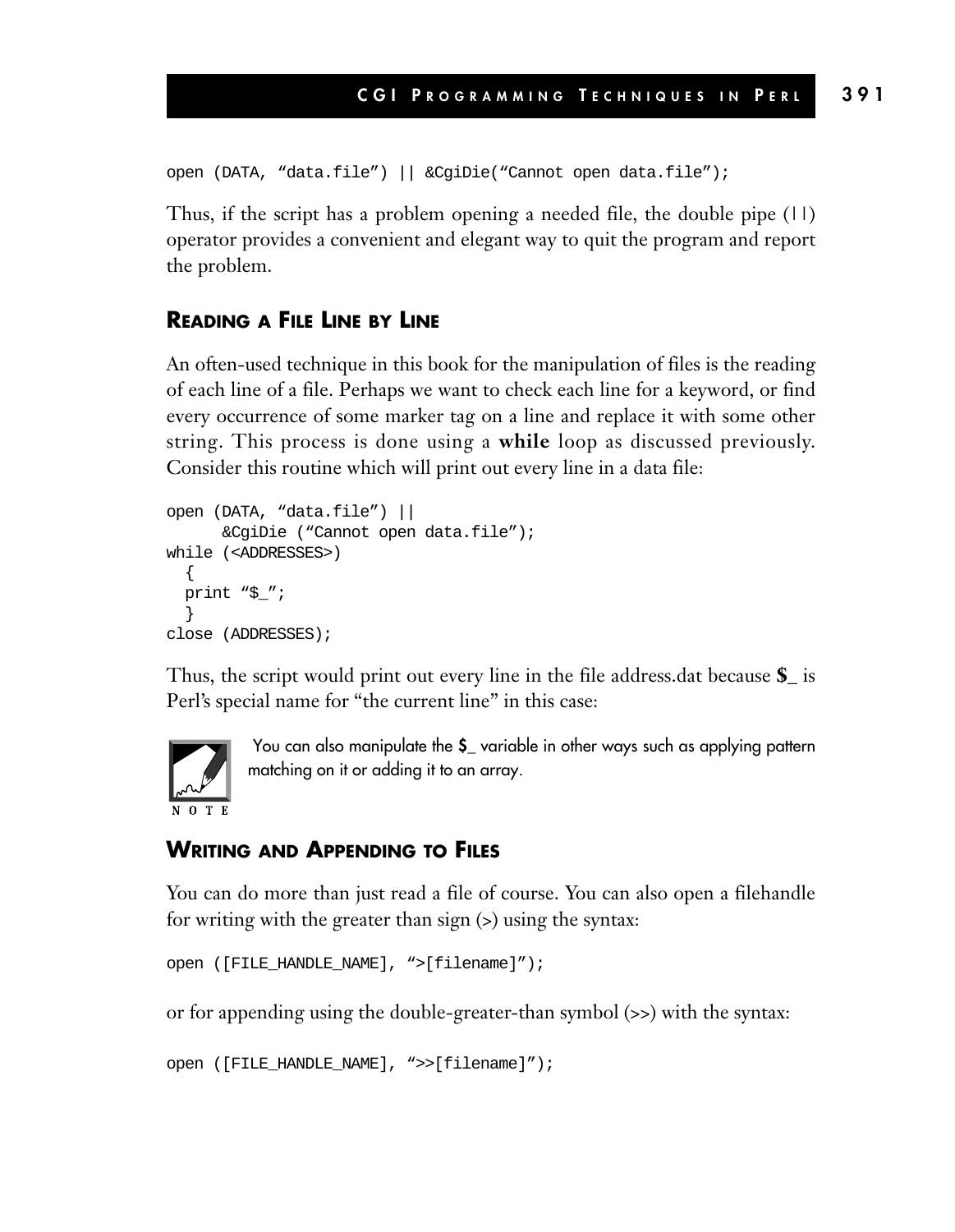The difference between appending and writing is that when you *write* to a file, you overwrite whatever was previously there. When you append to a file, you simply add the new information to the end of whatever text was already there.



If the file that Perl is asked to write or append to does not already exist, Perl will create the file for you.

Typically, when writing to a file, you use the print function. However, instead of printing to standard output, you would specify the filename to print to. Consider the following example:

```
open (TEMP_FILE, ">temp.file") ||
    &CgiDie ("Cannot open temp.file");
print TEMP_FILE "hello there\n";
close (TEMP_FILE);
```
The file **temp.file** will now have the solitary line:

hello there

# **DELETING, RENAMING AND CHANGING THE PERMISSIONS OF FILES**

Perl also provides you with all the file-management functions typically offered by your operating system. In our experience, the three most utilized functions in CGI scripts are unlink, rename and chmod. unlink is Perl's function for deleting a file from the file system. The syntax is pretty straight forward.

```
unlink ("[filename]");
```
This line of Perl code will delete the file called filename provided that the script has permissions to delete the file.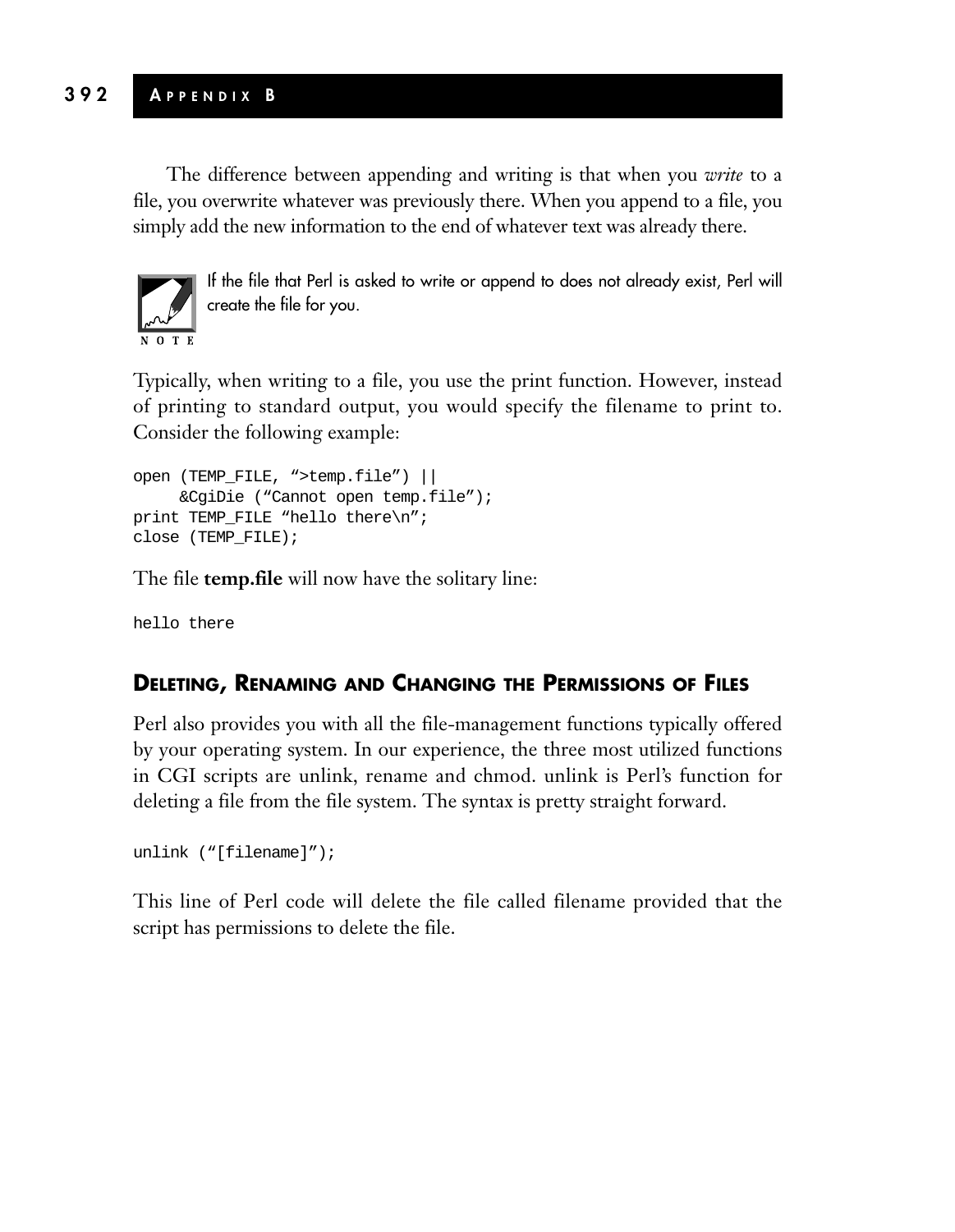Your Perl script can also rename a file using the rename function:

```
rename ("[old_filename]", "[new_filename]");
```
In this case, the file's name will be replaced with the new filename specified.

Finally, Perl gives you the ability to affect the permissions of files in the file system using the chmod function. The syntax is also fairly straight forward as follows:

chmod (0666, "filename");

In this case, "filename" will be made readable and writable by user, group and world.

#### **FILE TESTS**

Finally, Perl provides many methods for determining information about files on the file system using "File tests." For the purposes of this appendix, there are too many types of file tests to cover them all in depth. Further, they are covered extensively elsewhere. However, we will note the most frequent syntax of file tests used in this book, which follows the form:

```
if ([filetest] [filename] && [other filetest] [filename])
  {
 do something
  }
```
Consider the following example which checks to see if a file exists (**-e**) and is writable (**-w**) by us, and if so deletes it:

```
if ((-e "temp.file") && (-w "temp.file"))
{
unlink ("temp.file");
}
```
Table B.6 lists several common file tests.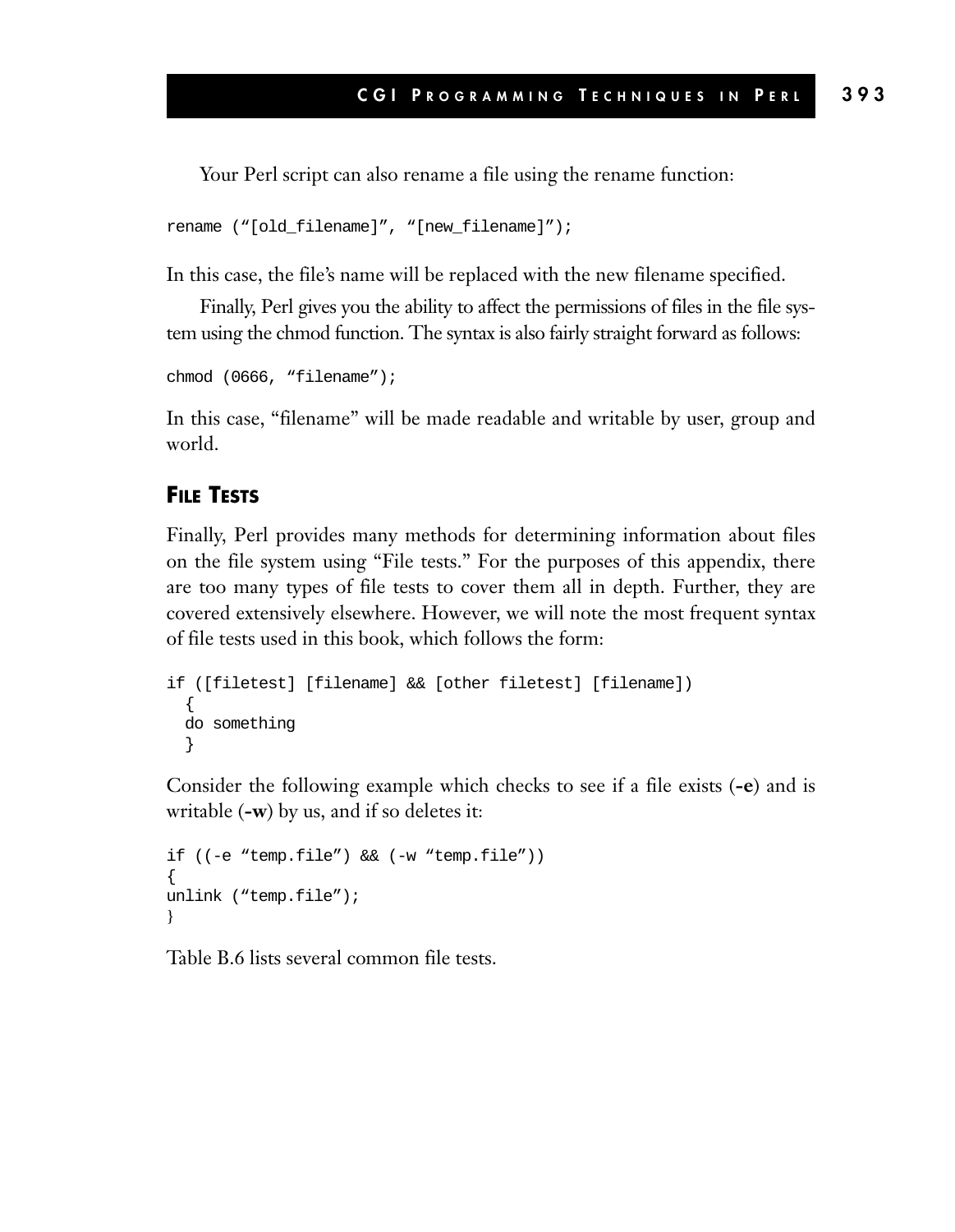#### **Table B.6 Common File Tests**

| <b>Test</b> | <b>Description</b>                             |
|-------------|------------------------------------------------|
| -r          | File or directory is readable                  |
| -w          | File or directory is writable                  |
| -x          | File or directory is executable                |
| -0          | File or directory is owned by user             |
| -e          | File or directory exists                       |
| -z          | File exists and has zero size                  |
| $-5$        | File or directory exists and has non-zero size |
| -f          | Entry is a plain file                          |
| -d          | Entry is a directory                           |
| -T          | File is text                                   |
| -B          | File is binary                                 |
| -M          | Modification age in days                       |
| -A          | Access age in days                             |

## **OPENING, READING,AND CLOSING DIRECTORIES**

As with files, Perl gives you the ability to manage directories. Specifically, Perl allows you to open a directory as a directory handle, read in the current contents of the directory, and then close it again .

To open a directory, you use the following syntax:

```
opendir ([FILE_HANDLE_NAME], "[directory_location]") || &CgiDie
("Can't open [directory_location]");
```
Thus, for example, you might open the directory **/usr/local/etc/www/** with the syntax:

opendir (WWW, "/usr/local/etc/www/") || &CgiDie ("Can't open www");